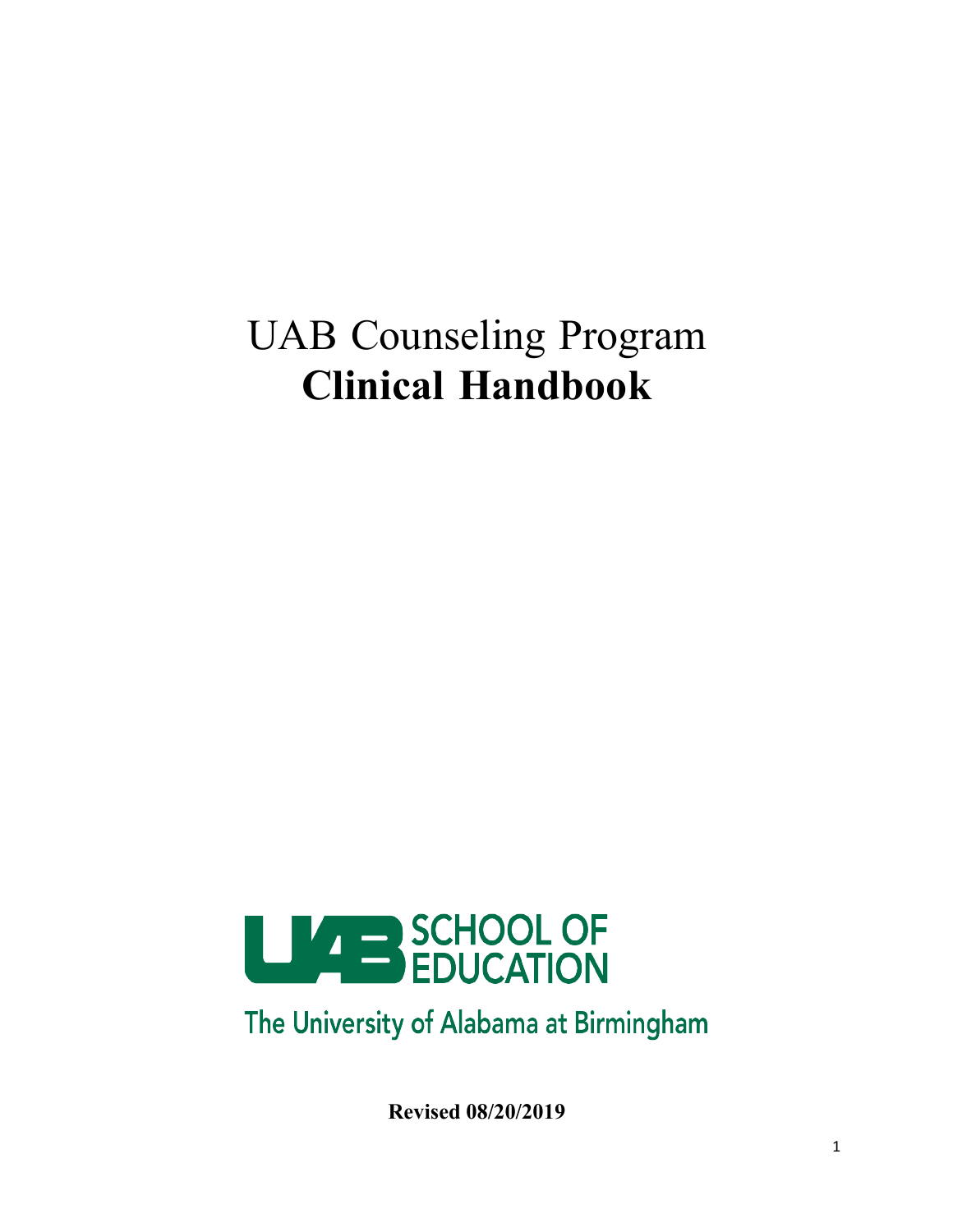# UAB Counseling Program Clinical Handbook

# Table of Contents

| $\mathbf{I}$ . |                                                  |  |
|----------------|--------------------------------------------------|--|
| II.            | Prerequisites for Beginning Clinical Experience3 |  |
| III.           |                                                  |  |
| IV.            |                                                  |  |
| V.             |                                                  |  |
|                | VI.                                              |  |
| VII.           |                                                  |  |
|                |                                                  |  |
|                |                                                  |  |
|                |                                                  |  |
|                |                                                  |  |
|                |                                                  |  |
|                |                                                  |  |
|                |                                                  |  |
|                | Clinical Performance Evaluation (CMHC/MCF)32     |  |
|                |                                                  |  |
|                |                                                  |  |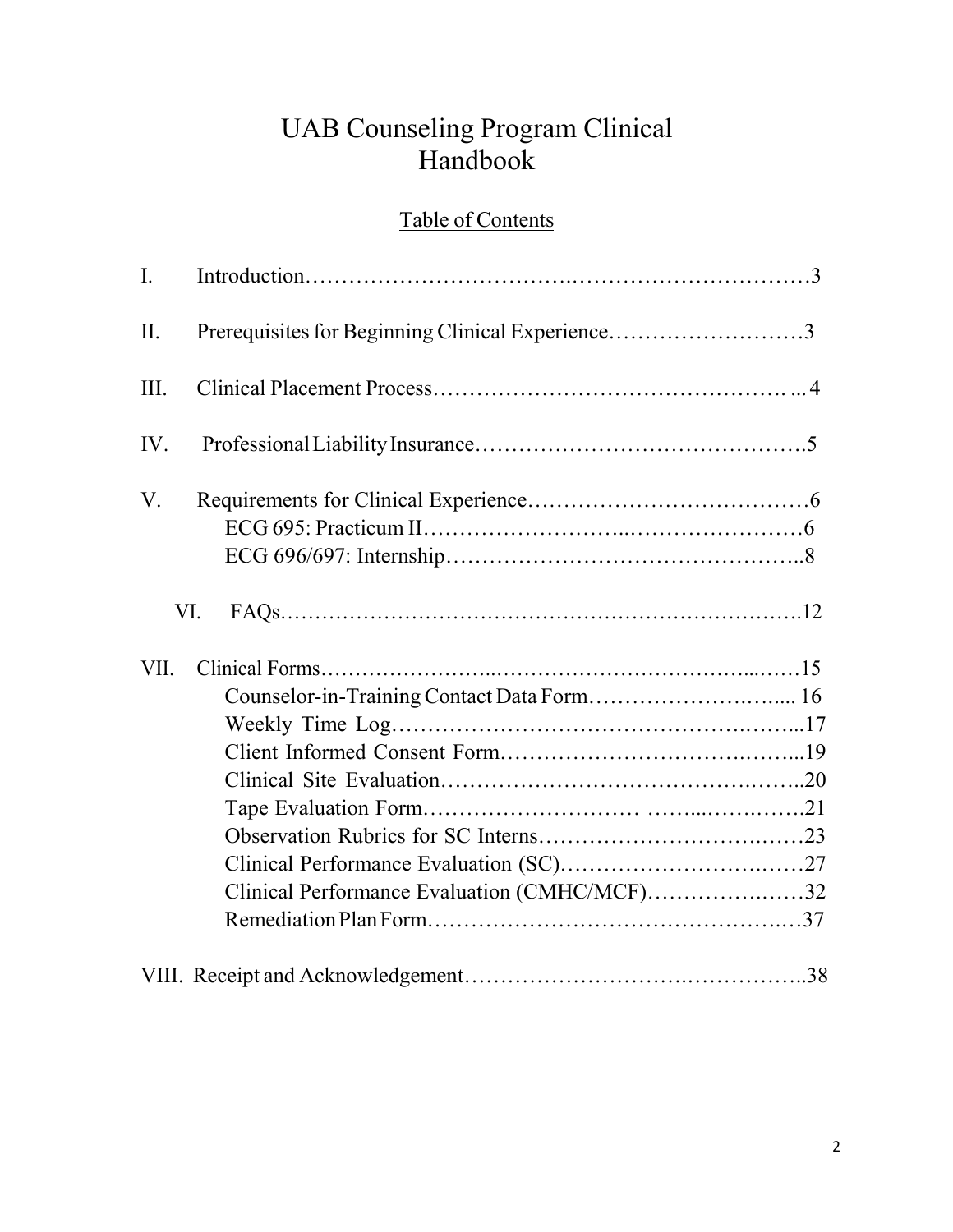# **Introduction**

The Practicum II and Internships A&B, collectively referred to as clinical experiences, are a critical component of students' graduate training in counseling. In order to ensure that students have a smooth placement process and gain the clinical experiences required, the UAB Counseling Program (CP) has developed this clinical handbook to guide students through both the placement process and the clinical experience. It is important that students follow the guidelines included in this handbook. Prior to beginning clinical experiences, students will be asked to sign the last page of this manual and include the document in their clinical folder, indicating that students have read and understood this manual and are committed to following these guidelines. Any questions related to this handbook or related to clinical placement in general should be discussed with the Clinical Placement Coordinator (CPC).

Although the School of Education (SOE) will make its best efforts to abide by this handbook the SOE reserves the right to interpret and apply its procedures and policies, and to deviate from these guidelines, as appropriate in the particular circumstances and in accordance with the mission and goals of the SOE and UAB. This handbook does not constitute a contract between the student and the SOE.

# **Prerequisites for Beginning Clinical Experiences**

In order to ensure that counselors-in-training have sufficient knowledge and skills to enter clinical placement, the CP requires certain steps to be taken prior to beginning practicum. In order to be eligible to begin clinical experiences, students must have completed the following requirements:

- Completed or currently enrolled in final Area I courses (to be eligible for CPCE/COMPS)
- Submitted a completed application for CPCE/COMPS by announced due date
- Submitted a completed application for clinical experiences by announced due date
- Passing score on CPCE/COMPS
- Submitted proof of completing 8 sessions of individual counseling

It is essential that students complete all the above requirements in a timely manner. Failure to complete these requirements by announced deadlines may result in clinical experiences being delayed by a semester. Deadlines for CPCE/COMPS and clinical applications will be announced via the CP Weekly Update.

Students in the school counseling concentration must also submit a suitability letter from the Alabama State Department of Education demonstrating that the student's criminal background has been reviewed and cleared by the Department of Education. Other students should be aware that many of the outside agencies/entities require fingerprinting and background reviews prior to accepting a student for clinical placement.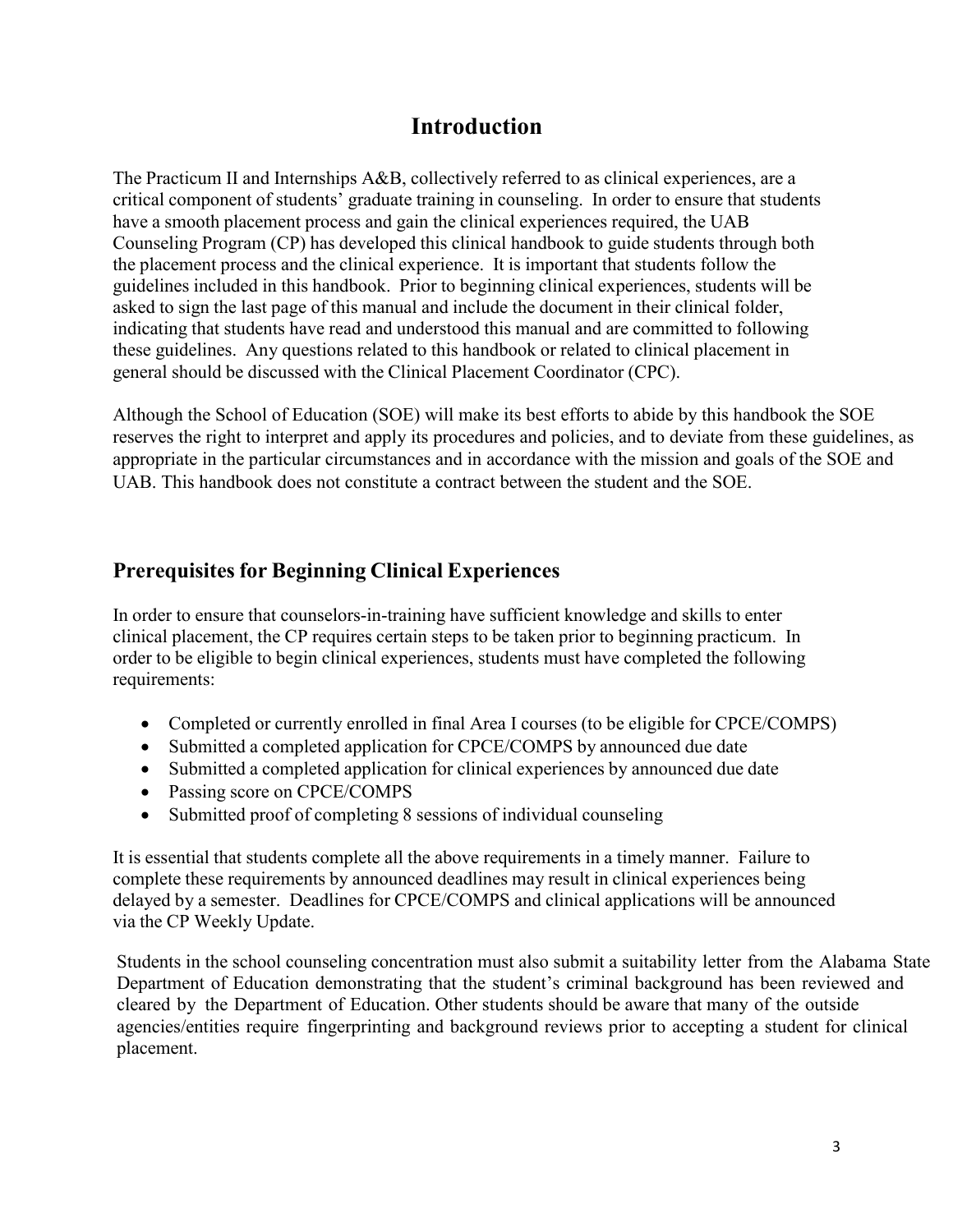# **Clinical Placement Process**

To initiate the clinical placement process, eligible students should submit a completed application for clinical experiences. This application has two parts: 1) an online form completed via Qualtrics link distributed in the CP Weekly Update, and 2) an electronic copy of student resume submitted to the CPC. Both parts of the application must be submitted by the announced deadline. Typically, the application for clinical experiences and the application for CPCE/COMPS are due on the same date. Both forms should be submitted to the appropriate faculty member.

On the application for clinical experiences form, students will be asked to indicate three clinical sites where the student is interested in working, and students should consult the updated list of clinical sites that accompanies the clinical application. The CPC cannot guarantee that students will be matched with their requested sites. If students are interested in a placement at a site not listed on the current CP clinical site list, students should communicate about that site with the CPC well in advance of the application deadline. Since there is a lengthy process required for sites to be approved, advanced notice is required for new sites. Potential new sites will be explored by the CPC; however, the CP program cannot guarantee that the requested site will be approved.

Once the application is submitted, students will receive a confirmation email from the CPC. **It is the responsibility of the CPC to communicate with sites to determine availability for placements. Students should NOT communicate with any clinical site for any reason until given permission by the CPC. Circumventing the clinical placement process may result in a delay in your clinical placement.** Any questions regarding potential sites or the clinical placement process should be directed to the CPC.

The CPC will not begin the clinical placement process prior to the return of CPCE/COMPS scores. Students can expect to receive an email from the CPC regarding the placement within 3- 4 weeks after the scores are returned to initiate the placement. *Keep in mind that some placements may not be finalized until 1-2 weeks prior to the beginning of the semester.* Once the CPC has finalized the placements, students will be told the name of the site where they will be potentially placed, as well as the name of the supervisor. Students will also be instructed to contact the site supervisor to schedule an interview and/or initial meeting. Alternatively, the site supervisor may prefer to contact students directly for the interview. The email from CPC will clearly outline the next steps in placement.

Once the interview/initial meeting is completed, both students and the site supervisor will be asked to communicate with the CPC regarding the outcome of the meeting. If both parties would like to move forward, the CPC will notify students that they are officially matched with that site. If the student does not successfully match with the initial site, another placement option will be found for the student. At that time, students are free to openly communicate with the site supervisor to schedule and orientation, decide on a start date, and determine a weekly schedule on site. **Remember: Students are not approved to begin collecting hours until after the first night of practicum class.**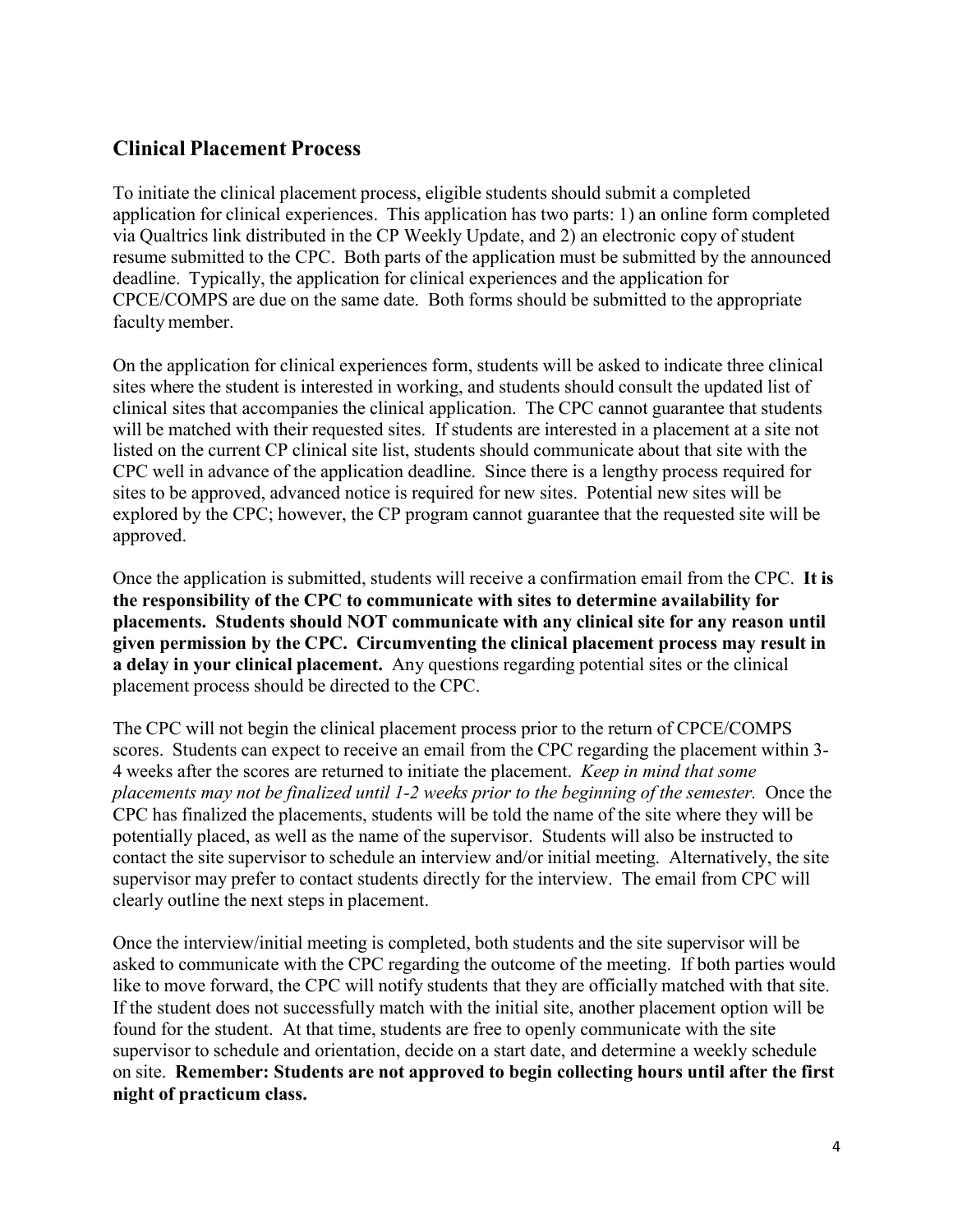# **Professional Liability Insurance**

All students are required to purchase and maintain professional liability insurance for their entire clinical experience. Professional liability insurance can be obtained at no cost for students through membership in ACA, ASCA, or AMHCA. Alternatively, students can receive a reduced rate when purchasing professional liability insurance directly from insurance companies. Proof of liability insurance should be placed in the clinical file on the first night of practicum or internship class. If proof of insurance is not provided, the student will be administratively removed from the clinical course and will not be allowed to continue in the program until individual liability insurance is obtained.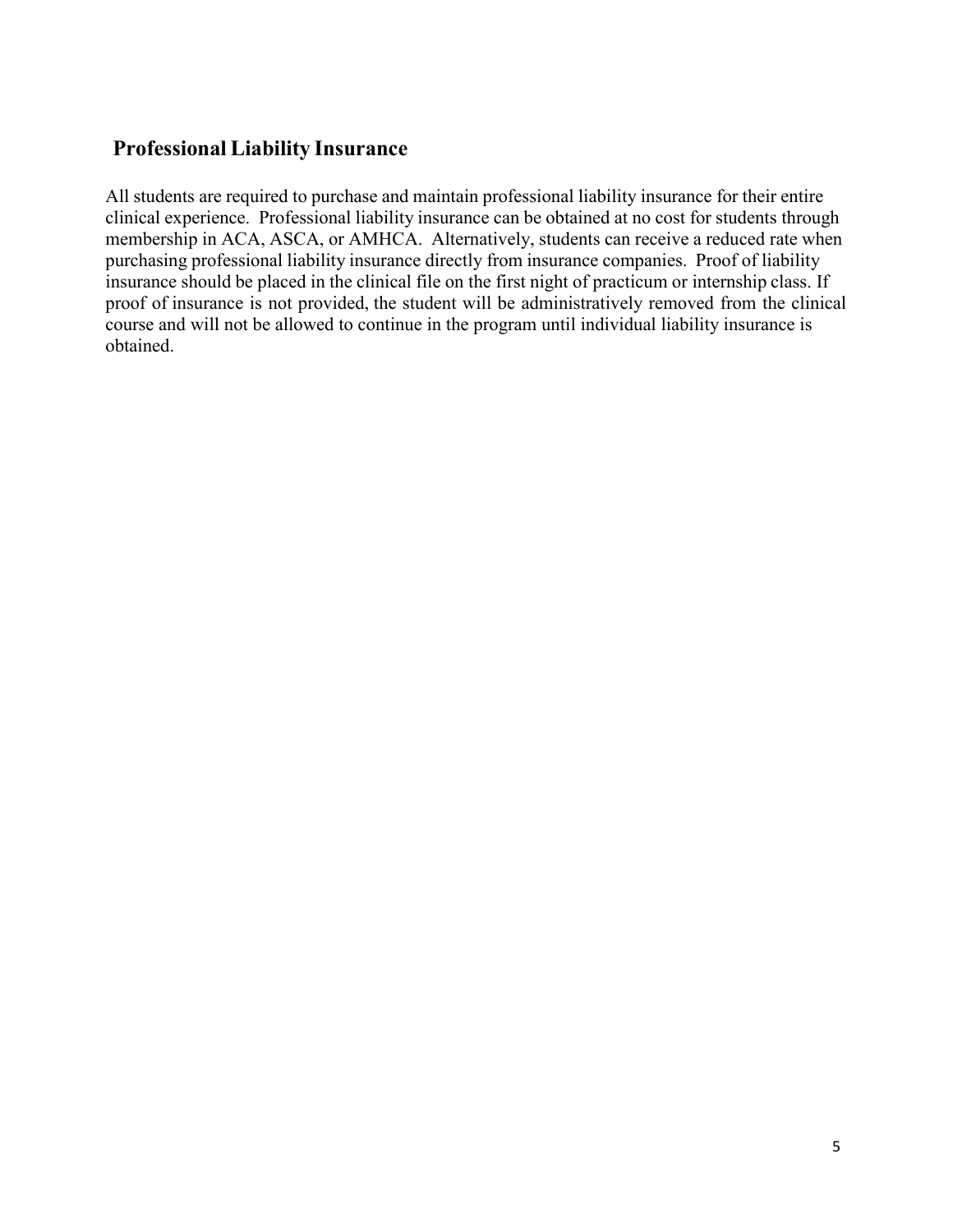# **Requirements for Clinical Experience**

Students need to begin planning early for how they will manage their time at the point of the clinical experience. If students are employed full time, know now that meeting clinical requirements may greatly interfere with M-F, 8-5 employment. **PLAN AHEAD**.

School counselors are placed in schools at all three educational levels during their clinical experience. School counselors are only eligible to be enrolled in ECG 695 and ECG 696/697 during the fall and spring semesters. **PLAN AHEAD.**

Each student will submit required paperwork to their practicum/internship instructor on a weekly basis. All paperwork will be kept in the student's clinical file. It is the student's responsibility to ensure that all paperwork (except for tape review forms which are the instructor's responsibility) is completed by the deadlines listed in the syllabus. Failure to complete required paperwork can result in a NO PASS for the class. All required paperwork is included in this manual.

# **ECG 695: Practicum II**

Practicum II requires a student to be on site a minimum of 100 hours with a minimum of 40 hours of direct counseling service to clients. At first this may seem quite easy to accomplish in a semester; however, several factors may impact the accumulation of hours:

- Before students are assigned clients to counsel, each agency/school will want to orient students to their policies and procedures.
- Some sites require a training specific to their population.
- Some sites require a period of observation of other counselors before assigning clients.
- Some clients do not show for their appointments.
- There are occasions when there may be few new clients and/or referrals at the beginning of the semester.
- In the school setting, written parental permission is often required before someone other than the school counselor may work with a student.
- Of the 40 hours, only 10 hours of group counseling will meet the direct counseling requirement.
- Of the 40 hours, a minimum of 20 hours MUST be in individual counseling.

Being on site 100 hours will be easy; meeting the 40 hours of direct counseling service to clients may not. Planning for two full days a week on site will increase the opportunities to meet the requirements of Practicum II, to more fully experience the site, to understand the counselor role and responsibilities, and to develop an identity as a professional counselor. In addition to the time students will spend at their site, students will also arrange with their Practicum II professor one hour of individual/triadic supervision weekly AND students will attend a 90-minute group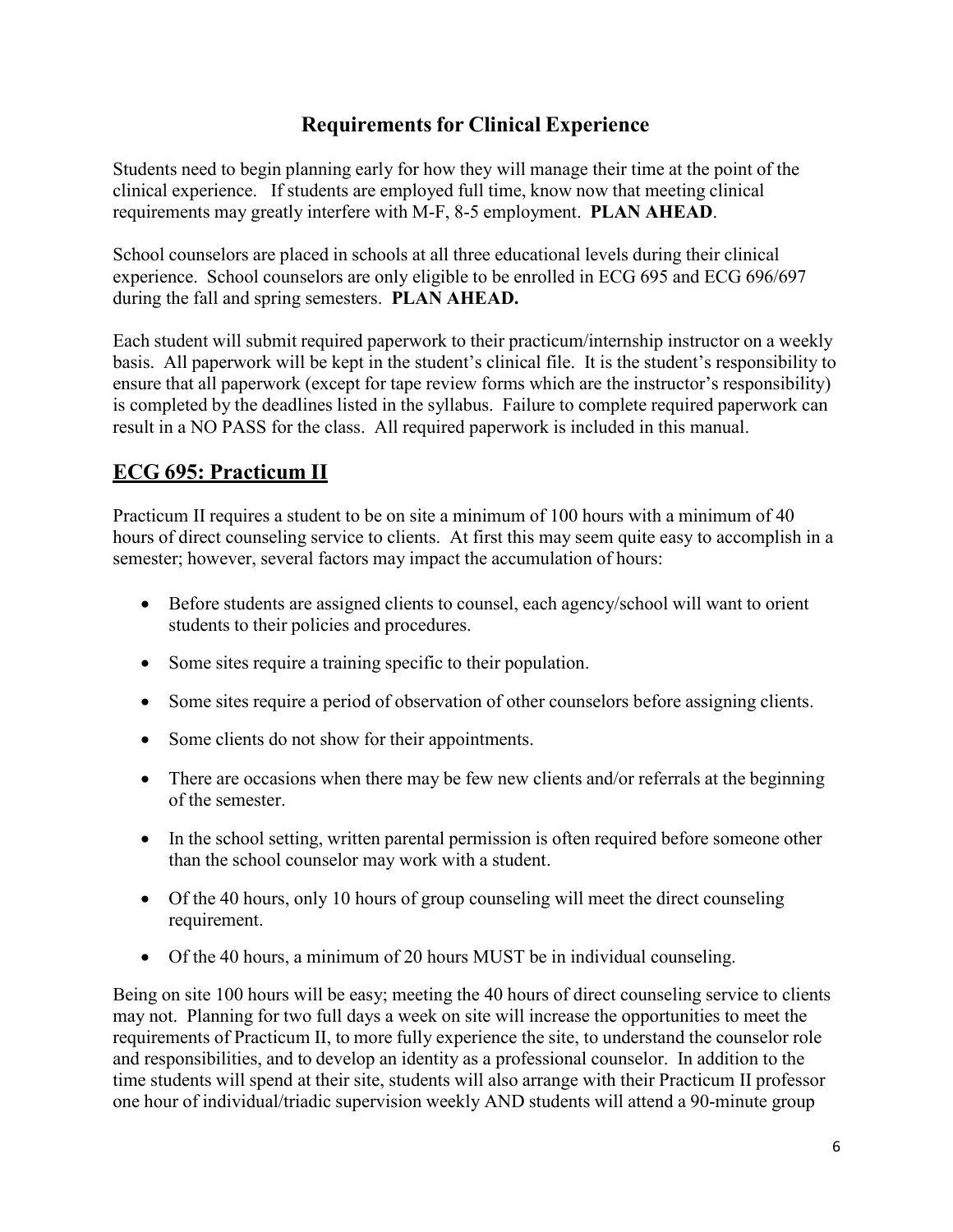supervision weekly on campus. Students cannot start working at their site until after the first night of class. Practicum students who work in the Community Counseling Clinic may begin working on their site after completing their orientation with the Clinic Director.

*ECG 695: Practicum II is a high stakes decision point. Students must pass this course to proceed to internship.*

To receive a "PASS" grade in the Practicum class (ECG 695), counselors-in-training must complete ALL of the following requirements at the designated level:

1. On-site Performance – Interns must adhere to the contents of the Internal Agreement between the CEP, the agency, and self. In addition, the student must adhere to the contents of the CEP Clinical Handbook in relation to forms, evaluations, and performance criteria (i.e., skill development and professional dispositions). Students must pass the midterm and final site supervisor evaluations. Midterm and Final Evaluation forms are included in this manual.

The CEP program has the following expectations for on-site performance for practicum students:

- A. Submission of required paperwork by deadlines listed in syllabus;
- B. Practice in an ethical manner;
- C. Demonstrate fairness, equity, and sensitivity to a culturally diverse society;
- D. Follow policies and procedures of the university and the clinical site;
- E. Adhere to legal mandates (e.g., duty to report/warn);
- F. Demonstrate appropriate professional dispositions (attitudes and behaviors), both in supervision and on-site.

2. Internship Hours – Practicum students must complete a minimum of 100 hours on-site during the semester (a minimum of 40 of those hours must be direct hours). Students not meeting the hour requirement will receive a grade of INCOMPLETE in the course. Individual supervision and class time DO NOT count towards the hour requirement.

3. Group Seminar - Clinical mental health, Marriage, Couples and Families and School Counseling counselors-in-training must PASS the Group Supervision seminar requirement of 1 and ½ hours of weekly group meetings. In order to pass the group seminar, students must not miss more than 1 group meeting. In addition to group supervision meetings, practicum students must meet with their university supervisor for 1 hour per week of individual supervision.

4. Case Presentation – Interns must complete a minimum of one (1) case presentation in ECG 695: Practicum II. Students are required to summarize the client's background and counseling history, describe their theoretically-driven conceptualization of the client and their presenting concerns, and solicit meaningful feedback on how to improve their work and address the client's needs. Guidelines for case presentations and the session review point that accompanies this presentation will be provided in the course syllabus to help construct an appropriate narrative to be disseminated to the class. An evaluation rubric will be provided in the course syllabus. NOTE: Individual instructors may require 2 presentations, so the individual syllabi will reflect this requirement.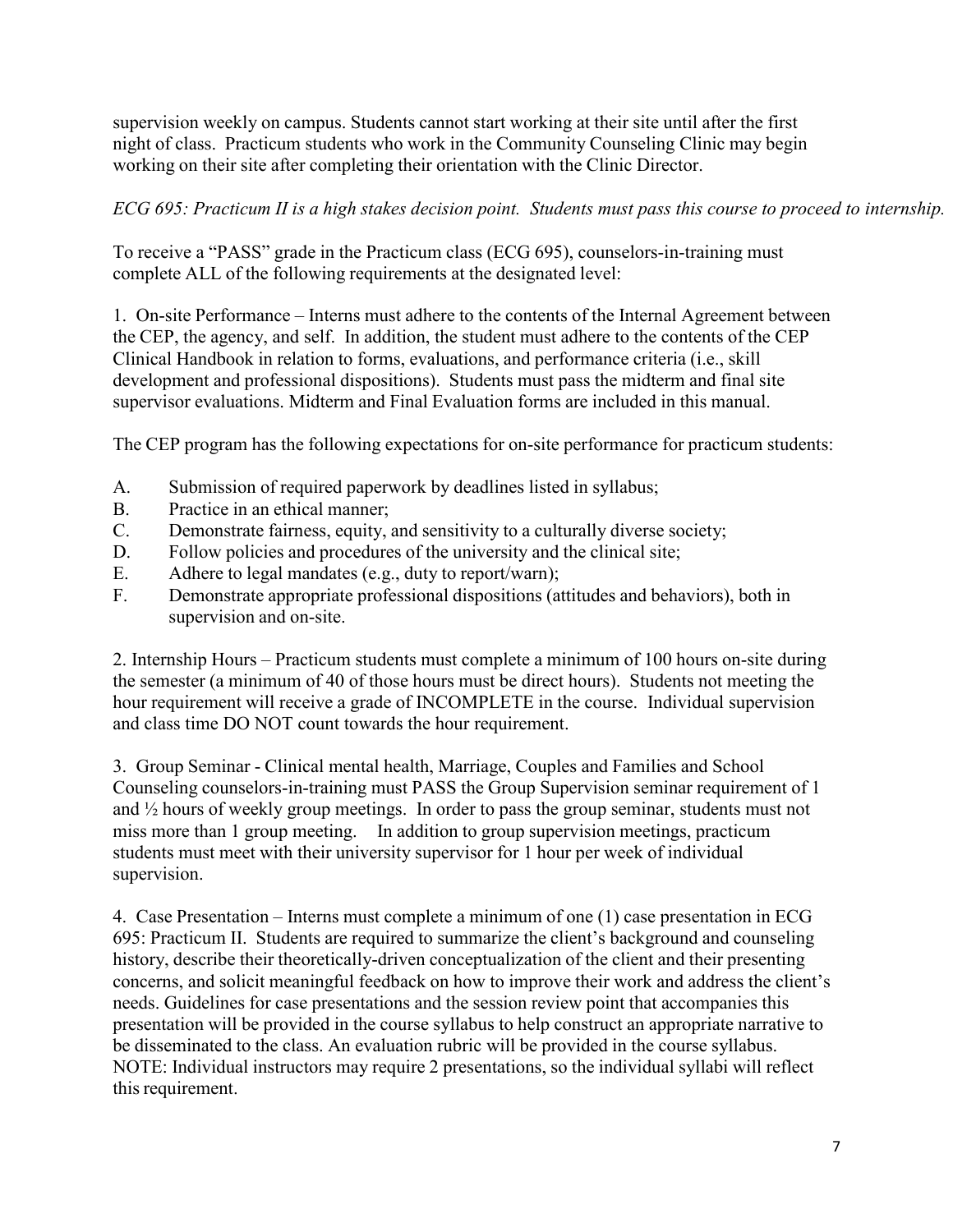5. Video Recordings – For all practicum students, videotaped sessions are required. Students must receive an overall rating of PROFICIENT or higher on a minimum of 3 tapes over the course of the semester. Individual instructors will specify the number of tapes that must be submitted for review each semester. Tapes will be reviewed by the Internship instructor and evaluated using the Tape Evaluation Form.

Please note that the preceding #1-5 are NOT averaged. A PASS must be attained in EACH area. Thus, it is possible to receive a PASS from the on-site supervisor, a PASS in the Group Seminar, a PASS on the Case Presentation and a NO PASS on the tapes/observations. In such a scenario, the student would not receive a PASS in the course.

Students who do not meet appropriate skill development by the end of the semester of ECG 695 have two options: receive an (I), or receive an (F).

- Option 1: Students in ECG 695 who receive an (I) for the purpose of developmental remediation shall do so in consultation with the course instructor. A remediation plan shall be developed. Program faculty may also have input into the remediation plan. The remediation plan will outline specific skills which were not met in ECG 695 and will state measureable objectives that are directly related to the unmet skill areas (See the ECG 695/697 Remediation Plan Form in this manual). The remediation plan will go into effect the following semester. Upon satisfactory completion of the remediation plan, the (I) will be changed to reflect the student's progress. If the student passes the course, then the student will then be allowed to move forward and register for ECG 697 (a) in the next semester. A student cannot register for ECG 696 while in remediation for ECG 695. If the student is unable to meet the objectives outlined in the remediation plan, the student's (I) in ECG 695 will be recorded as a (F) and the student will be administratively dropped from the CEP.
- Option 2: Students in ECG 695 who receive an (F) in will be administratively dropped and not be allowed to continue in the CEP. If the student is administratively dropped for this reason, the student has a right to appeal the decision. A student wishing to appeal a decision should follow the appeals process outlined in the UAB Graduate Catalog at this link: [Academic Appeals.](http://catalog.uab.edu/graduate/academicprogress/#graduateschoolappealsboardgsabtext)

# **ECG 696/697: Internships A & B (Now Crosslisted in Blazernet)**

Internships A & B require a combined minimum of 600 hours on site with a minimum of 240 hours of direct counseling service to clients. At the Internship level, students are not limited in the number of group, intake, or assessment sessions that may be counted as direct counseling service to clients. However, there are still no shows, cancellations, and periods with few new clients. School Counselors start each semester in a new setting, which means there will be a site orientation period each semester.

Planning for 3-4 full days each week on site will increase the opportunities to meet the requirements. In addition to the time students will spend at the site, students will also attend a 90-minute group supervision weekly on campus. Students will receive an average of one hour of individual supervision from their site supervisor weekly.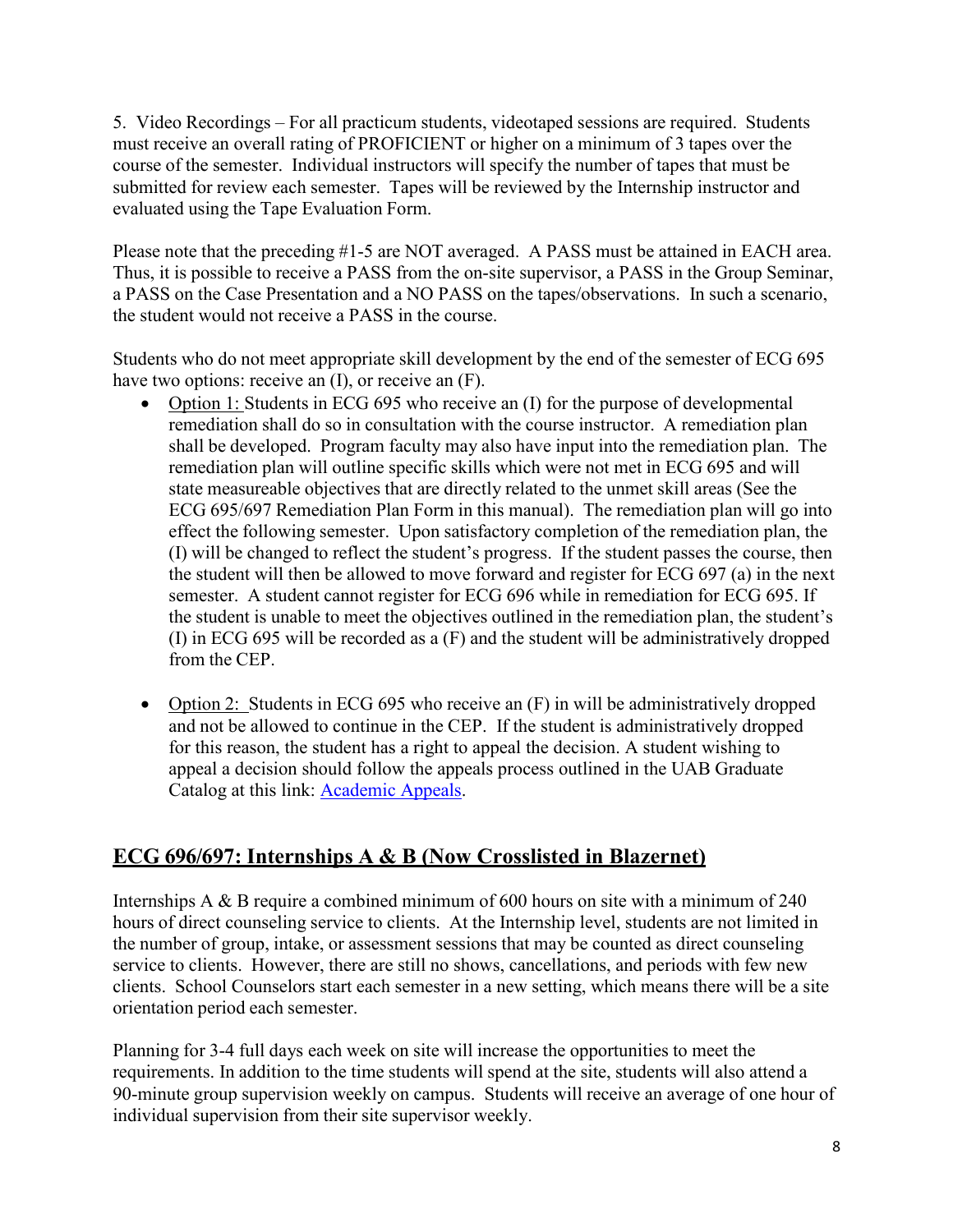No site placement can guarantee assignment of enough clients to meet the minimum requirements of clinicals. Students who are concerned about getting sufficient hours should increase their hours on-site and troubleshoot with their site supervisor regarding hours. If gaining sufficient hours continues to be a problem after increasing time on site and working with the site supervisor, the student should notify their internship instructor and the CPC. The CPC will work with the student and site to remedy the issue, if possible. In the case that the site cannot provide sufficient clinical experience for the internship student, the CPC may identify a secondary clinical site for the student to gain additional hours. In some cases, students may need to complete an additional semester of internship. Only one additional semester will be allowed.

#### *ECG 696/697: Internship is a high stakes decision point. Student must pass both courses to proceed to be eligible for graduation from the program.*

To receive a "Pass" grade in the Internship class (ECG 696 or ECG 697), counselors-in-training must complete ALL of the following requirements at the designated level:

1. On-site Performance – Interns must adhere to the contents of the Internal Agreement between the CEP, the agency, and self. In addition, the intern must adhere to the contents of the CEP Clinical Handbook in relation to forms, evaluations, and performance criteria (i.e., skill development and professional dispositions). Interns must pass the midterm and final site supervisor evaluations. Midterm and Final Evaluation Forms are included in this manual.

The CEP program has the following expectations for on-site performance for interns:

- A. Submission of required paperwork by deadlines listed in syllabus;
- B. Practice in an ethical manner;
- C. Demonstrate fairness, equity, and sensitivity to a culturally diverse society;
- D. Follow policies and procedures of the university and the clinical site;
- E. Adhere to legal mandates (e.g., duty to report/warn);
- F. Demonstrate appropriate professional dispositions (attitudes and behaviors), both in supervision and on-site.

2. Internship Hours – Interns must complete a minimum of 300 hours on-site during the semester (at least 120 of those hours must be direct hours). Students not meeting the hour requirement will receive a grade of INCOMPLETE in the course (ECG 696). This grade will be updated accordingly once the hour requirement is met in the following semester (in ECG 697). Passing two semesters of the internship course (ECG 696 and ECG 697) will result in the intern earning a (minimum) total of 600 hours on-site. Individual supervision and class time DO NOT count towards the hour requirement.

3. Group Seminar - Clinical Mental Health, Marriage, Couples and Families and School Counseling counselors-in-training must PASS the Group Supervision seminar requirement of 1 and ½ hours of weekly group meetings. In order to pass the group seminar, students must not miss more than 1 group meeting.

4. Case Presentation – Interns must complete a minimum of one (1) case presentation per semester of internship. Students are required to summarize the client's background and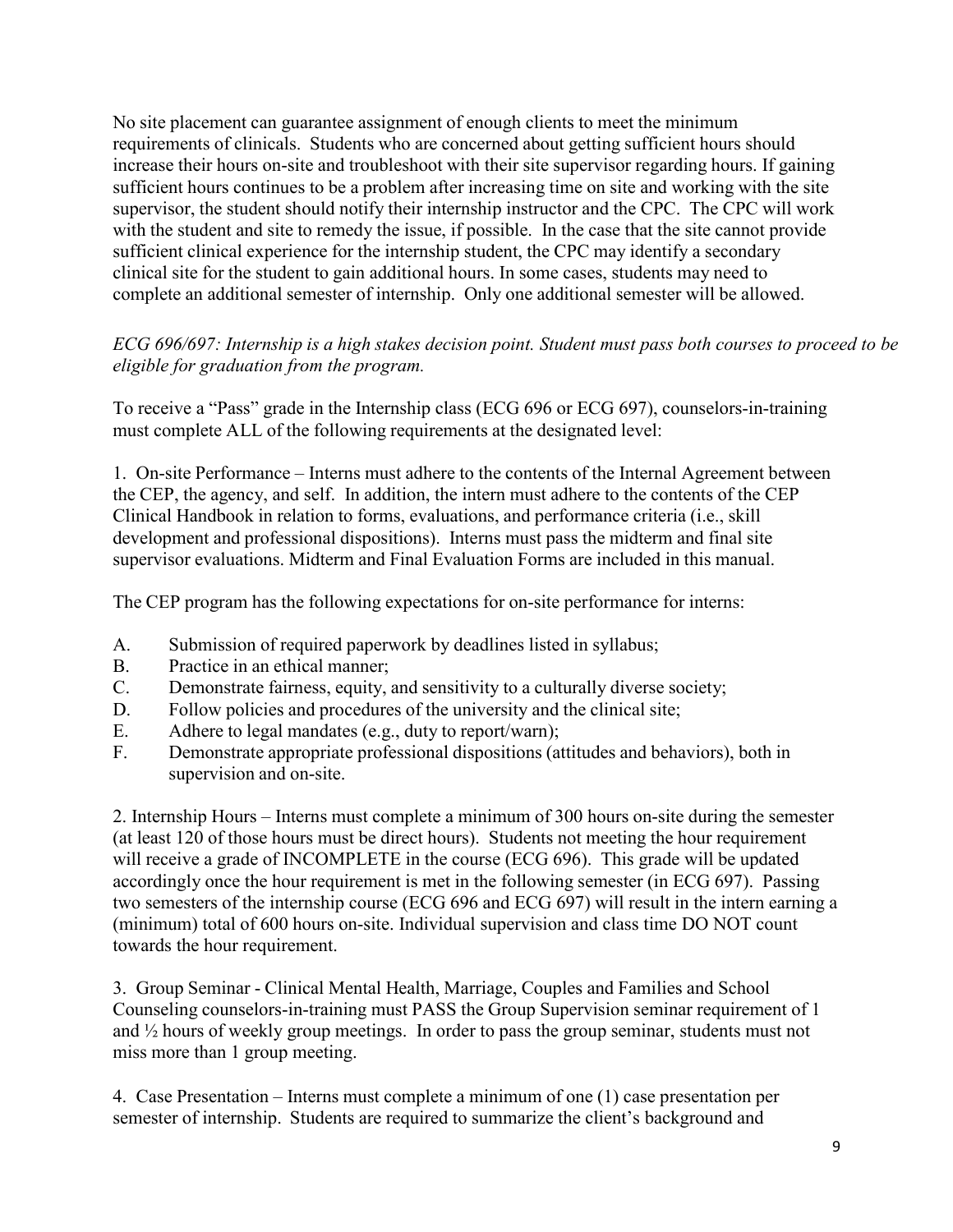counseling history, describe their theoretically-driven conceptualization of the client and their presenting concerns, and solicit meaningful feedback on how to improve their work and address the client's needs. Guidelines for case presentations and the session review point that accompanies this presentation will be provided in the course syllabus to help construct an appropriate narrative to be disseminated to the class. An evaluation rubric will be provided in the course syllabus. NOTE: Individual instructors may require 2 presentations, so the course syllabus will reflect this requirement.

5. Video Recordings/Observation Rubrics – For Clinical Mental Health Counseling and Marriage, Couples, and Family Counseling interns, videotaped sessions are required. Students must receive an overall rating of PROFICIENT or higher on a minimum of 3 tapes over the course of the semester. Individual instructors will specify the number of tapes that must be submitted for review each semester. Tapes will be reviewed by the Internship instructor and evaluated using the Tape Evaluation Form.

For School Counseling students, videotapes are not required. In place of the videotape requirement, School Counseling interns are expected to receive a Proficient level or higher in live observations in the following four areas: classroom guidance, teacher or parent in-service, small group session, and individual session in ECG 696 and ECG 697. These activities will be observed and evaluated by the site supervisor using the Observation Rubrics for School Counseling Interns. School counselors-in-training should be able to demonstrate these skills at a "proficient initial" or better in order for the student to receive a PASS in this area.

Please note that the preceding #1-5 are NOT averaged. A PASS must be attained in EACH area. Thus, it is possible to receive a PASS from the on-site supervisor, a PASS in the Group Seminar, a PASS on the Case Presentation and a NO PASS on the tapes/observations. In such a scenario, the student would not receive a PASS in the course. Students failing to PASS the course will be required to develop a remediation plan with the course instructor before moving forward.

Students who do not meet appropriate skill development by the end of the semester of ECG 696/697 have two options: receive an (I), or receive an (F).

• Option 1: Students in ECG 696/697 who receive an (I) for the purpose of developmental remediation shall do so in consultation with the course instructor. A remediation plan shall be developed with input from both the student and the instructor. Program faculty may also have input into the remediation plan. The remediation plan will outline specific skills which were not met in ECG 696/697 and will state measureable objectives that are directly related to the unmet skill areas. The remediation plan will also include specific strategies designed to meet the agreed upon objectives and a time line for completion of the remediation plan (see the ECG 695/696/697 Remediation form in this manual). The remediation plan will go into effect the following semester. Upon satisfactory completion of the remediation plan, the (I) will be changed to reflect the student's progress. If the student is unable to meet the objectives outlined in the remediation plan, the student's (I) in ECG 696 will be recorded as a (F) and the student will be administratively dropped from the Counseling Program.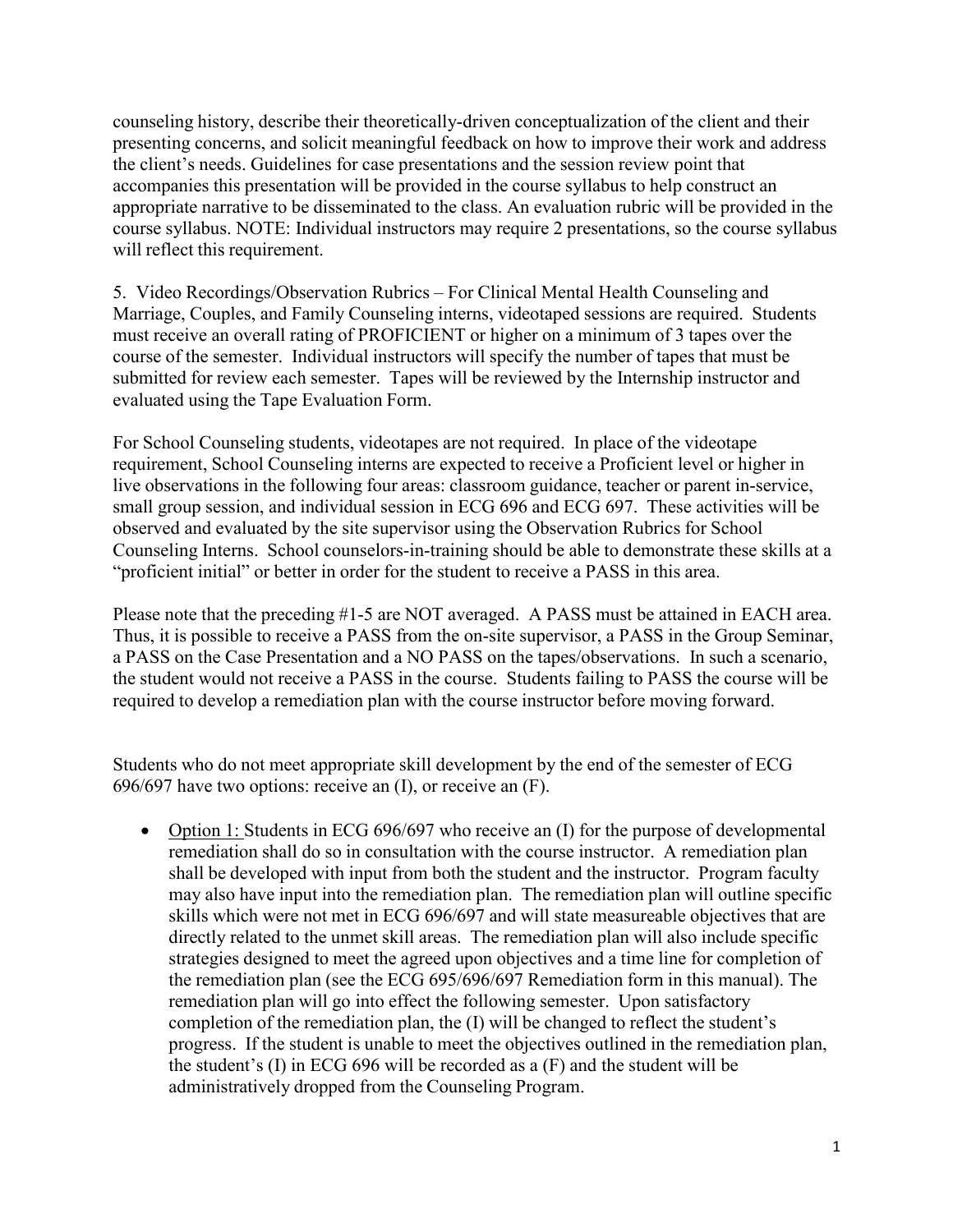• Option 2: Students in ECG 696/697 who receive an (F) in will be administratively dropped from the CEP. If the student is administratively dropped for this reason, the student has a right to appeal the decision. A student wishing to appeal a decision should follow the appeals process outlined in the UAB Graduate Catalog at this link: [Academic](http://catalog.uab.edu/graduate/academicprogress/#graduateschoolappealsboardgsabtext)  [Appeals.](http://catalog.uab.edu/graduate/academicprogress/#graduateschoolappealsboardgsabtext)

All clinical placements are across an entire semester, which is identified in the contract. Any student who fails to meet the practicum/internship clinical requirements due to a minimal amount of time spent at the site can be terminated from that site and/or be required to participate in a remediation plan with one's faculty instructor.

# **Receiving of an Incomplete**

A student will be allowed to participate in a remediation plan only **TWICE** during their clinical experience. Once a student has participated in two remediation plans, he or she will be ineligible to receive an (I) in a course and will instead receive an (F) if he or she does not meet the appropriate skill development by the end of the semester. A student receiving an (F) after two remediation plans will be administratively dropped from the program. Should a student be administratively dropped, the student can appeal the decision through the grievance process outlined in the UAB Graduate School handbook.

# **Removal from Clinical Site**

Should a student be removed from a site, for reasons including but not limited to unprofessional practice, the Counseling faculty in consultation with the Chairperson of the Department of Human Studies will investigate the circumstances of the removal. As part of the investigation, the student must be interviewed. The student will continue to attend class until a ruling has been made. If the student is found to be responsible for removal, the student will receive a grade of FAIL for the class, and the student may be administratively dropped from the CP. The student will be notified in writing of this decision. If the student is found to be not responsible for their removal from the site, the student will be placed at a new clinical site and allowed to complete the remainder of their course requirements. If the student is administratively dropped for this reason, the student has a right to appeal the decision. A student wishing to appeal a decision should follow the appeals process outlined in the UAB Graduate Catalog at this link: [Academic](http://catalog.uab.edu/graduate/academicprogress/#graduateschoolappealsboardgsabtext)  [Appeals.](http://catalog.uab.edu/graduate/academicprogress/#graduateschoolappealsboardgsabtext)

Examples of reasons for student removal by the site include but are not limited to: 1) failing to adhere to agency/school or program policies, 2) failure to follow appropriate codes of ethics, and/or 3) for dispositional reasons.

Should a site no longer be able to provide an adequate clinical experience as outlined in the Memorandum of Agreement, the CP faculty will remove the student from the site and place the student at a more appropriate site immediately. The CPC will coordinate this change with the student and site supervisor.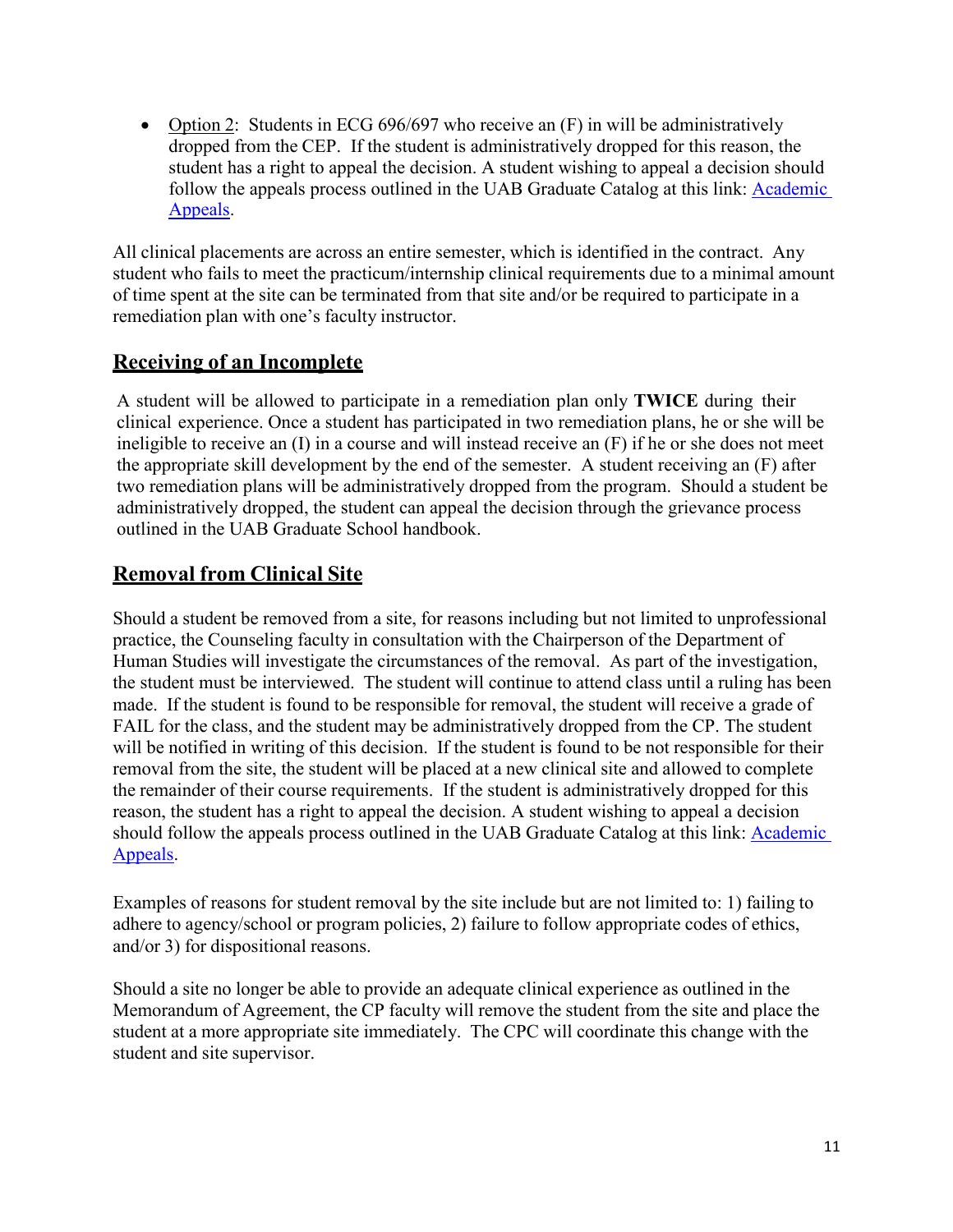# **Frequently Asked Questions**

#### *I want to do my clinical experience where I work. Is that possible?*

It may be possible, but probably not in the way students think. The job students have been doing, without a Counseling degree, may not be used to meet your clinical requirements. If the CPC and your employer can work out a plan that would allow students to do extra work (equivalent to the clinical time required of any other student at the juncture) that would include all the components necessary to meet the clinical requirements determined by the department, it may be possible. There are many conditions to be met and each situation is determined through the CPC. Some students are offered jobs while they are in their clinical experience. Check with the CPC before accepting a job offer as certain arrangements must be made for employment to become your clinical experience as well. There are things students should consider as well… If your employment is phased out (no longer supported by a grant, or down-sized), your clinical experience will still need to be completed by this site. Other considerations include, but are not limited to, boundary issues and ethical conflicts. At face value, it may sound like a great idea, but with further examination it may not.

#### *I'm not getting my hours at my clinical site. What do I need to do?*

Before complaining to your site, your professor, or the clinical coordinator, figure out what you need to do. Are you working inconsistent days (M  $&$  T one week, W  $&$  R the next)? Are you working enough days? Increasing your presence, your availability, and your flexibility on site will be the first suggestion of all the folks listed above; let it be yours as well. DO NOT wait until after mid-term to adjust your schedule; sooner is better. If the site simply doesn't have the clientele to be a viable site, let your professor AND the CPC know as soon as possible.

#### *I want to do my clinical experience at a private practice. Is this possible?*

Examination of this possibility has created more concerns than benefits. At this time, private practices, either non-profit, not-for-profit, or for-profit are not considered for clinical experiences.

#### *I just don't like my clinical site. Can I switch?*

The simple answer to this is "No." There are lots of schools and agencies in the Birmingham area, but not all meet the requirements to be an approved site. UAB is not the only CEP working to secure locations for their students. Some other programs are close by, others are virtual. It is not uncommon for students to be either overly enamored by their site or extremely disappointed. It's part of the process of adjusting to the counseling work environment. Students will find their place and role, but it will likely not be on the first day or the first week. Allow some time for "settling-in." Talk to your professor AND the CPC immediately if you believe there are unprofessional reasons for your uncomfortableness.

#### *I passed my comprehensive exam, but I'd like to delay my clinical experience. Is that possible?*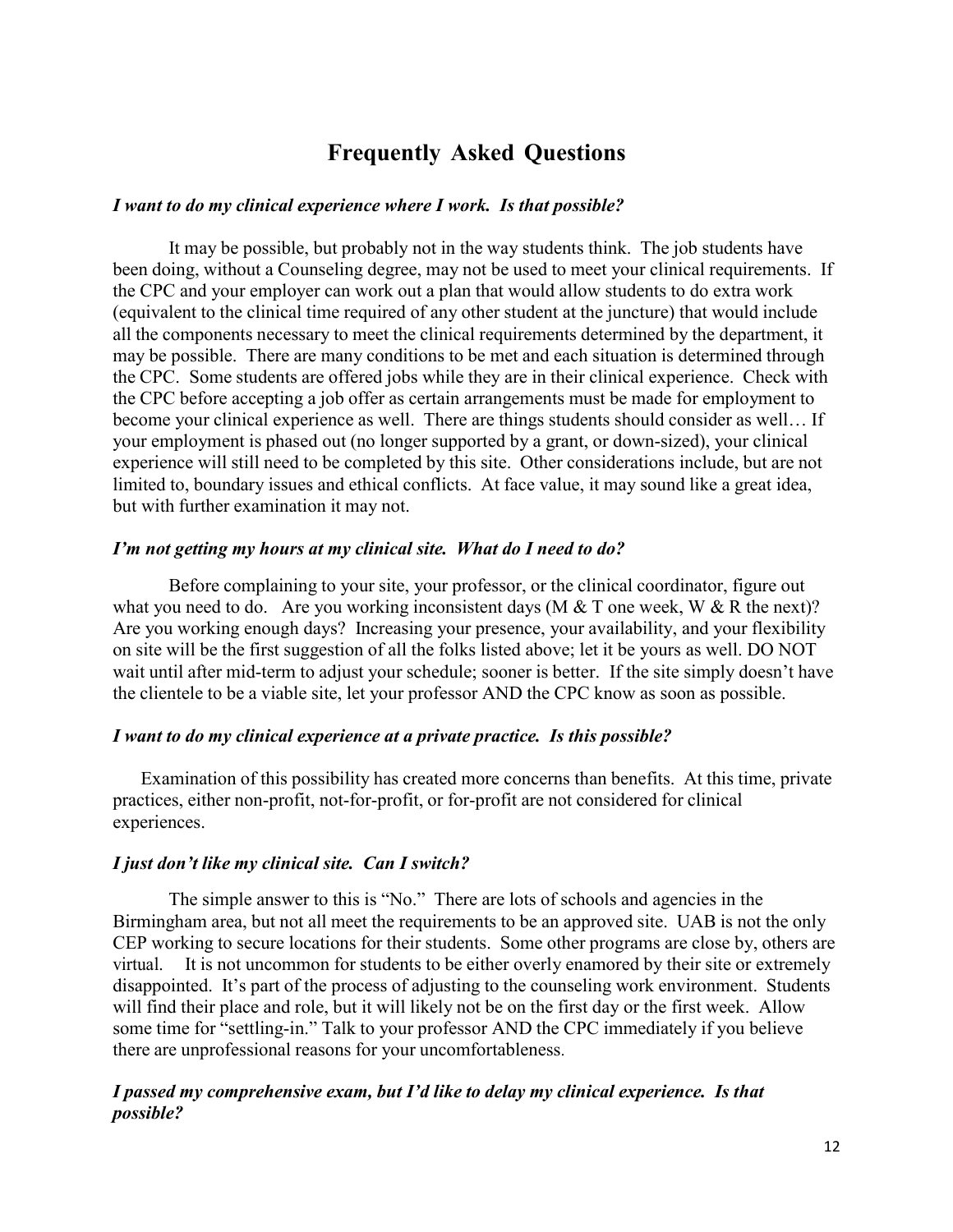Yes, students may delay the clinical experience, but students need to talk with the CPC as soon as students know they want to delay. If students are in the Clinical Mental Health Counseling and Marriage, Couples, and Family Counseling concentrations, your clinical experience is at the same agency throughout. Once students start clinicals in the Clinical Mental Health Counseling and Marriage, Couples, and Family Counseling concentrations, they must continue. If there are medical reasons for delaying the clinical experience, or leaving the site mid-experience, students must talk with your advisor AND the CPC for the proper protocol.

#### *Can I really be dismissed from the program during the clinical experience?*

Yes. Students can be dismissed for unprofessional behavior at your site or in the classroom. If students fail to pass any one of the requirements listed in the Practicum II or Internship A&B sections of this handbook, they can be dismissed from the program. If students don't fully understand the requirements for clinical experiences, they should ask their advisor, the CPC, or their Practicum II or Internship instructor. DO NOT rely on other students or other graduates for clarity – ask the faculty!

#### *Where can I find information about ethics, licensure, and accreditation?*

In additional to your Professional Orientation/Ethics Course (ECG 612) and having ethics integrated throughout your remaining courses, you can find more information on the internet!

Ethics: (American Counseling Association) [www.counseling.org](http://www.counseling.org/) (Alabama Board of Examiners in Counseling) [www.abec.alabama.gov](http://www.abec.alabama.gov/) (Alabama Counseling Association) [http://alabamacounseling.org](http://alabamacounseling.org/) Accreditation: (Council for the Accreditation for Counseling and Related Educational Programs) [http://cacrep.org](http://cacrep.org/)

Licensure: Alabama Board of Examiners in Counseling – see above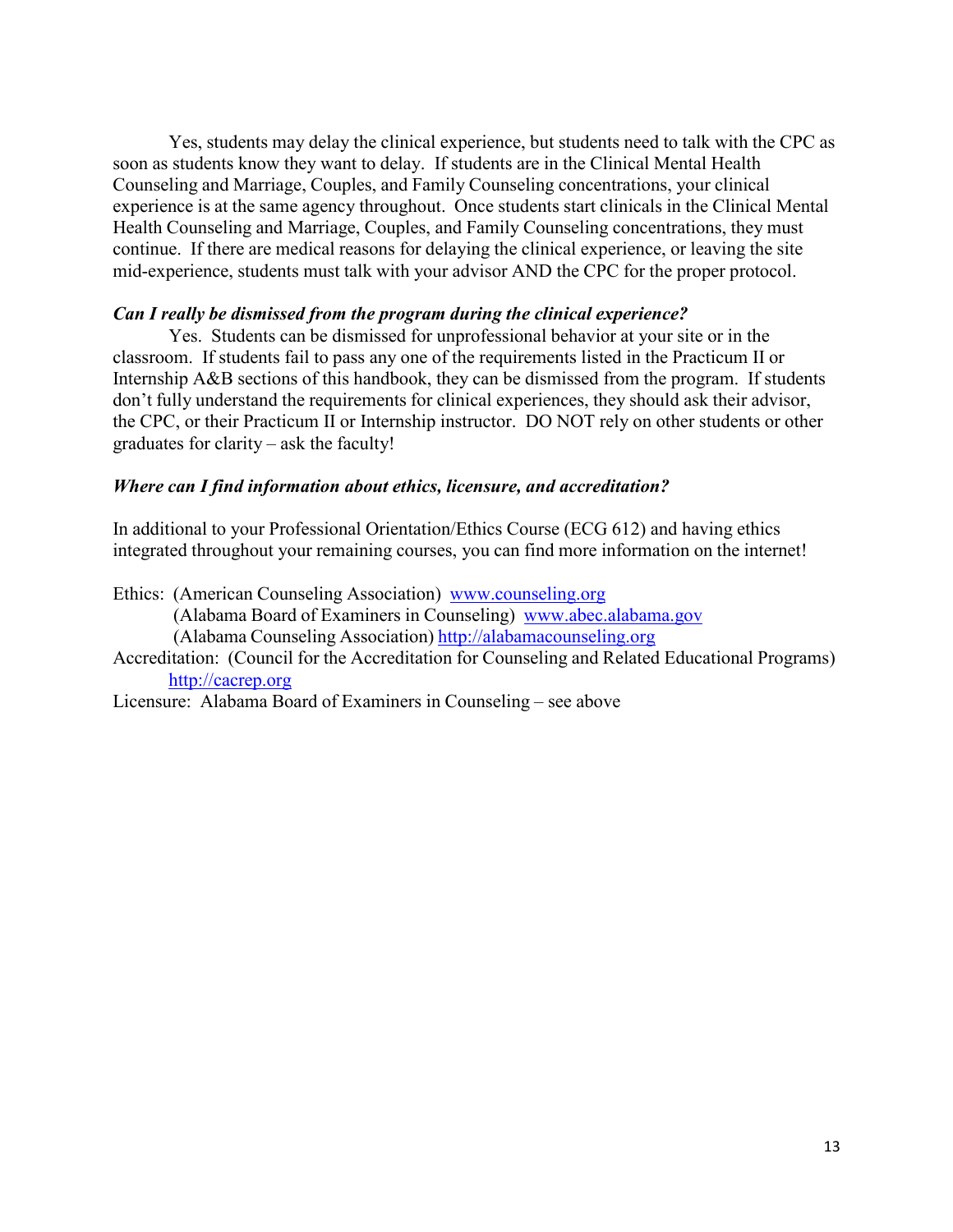# **Clinical Forms**

The following clinical forms are required as part of your clinical experience in the CEP. See your course syllabus for specifics on when forms should be submitted.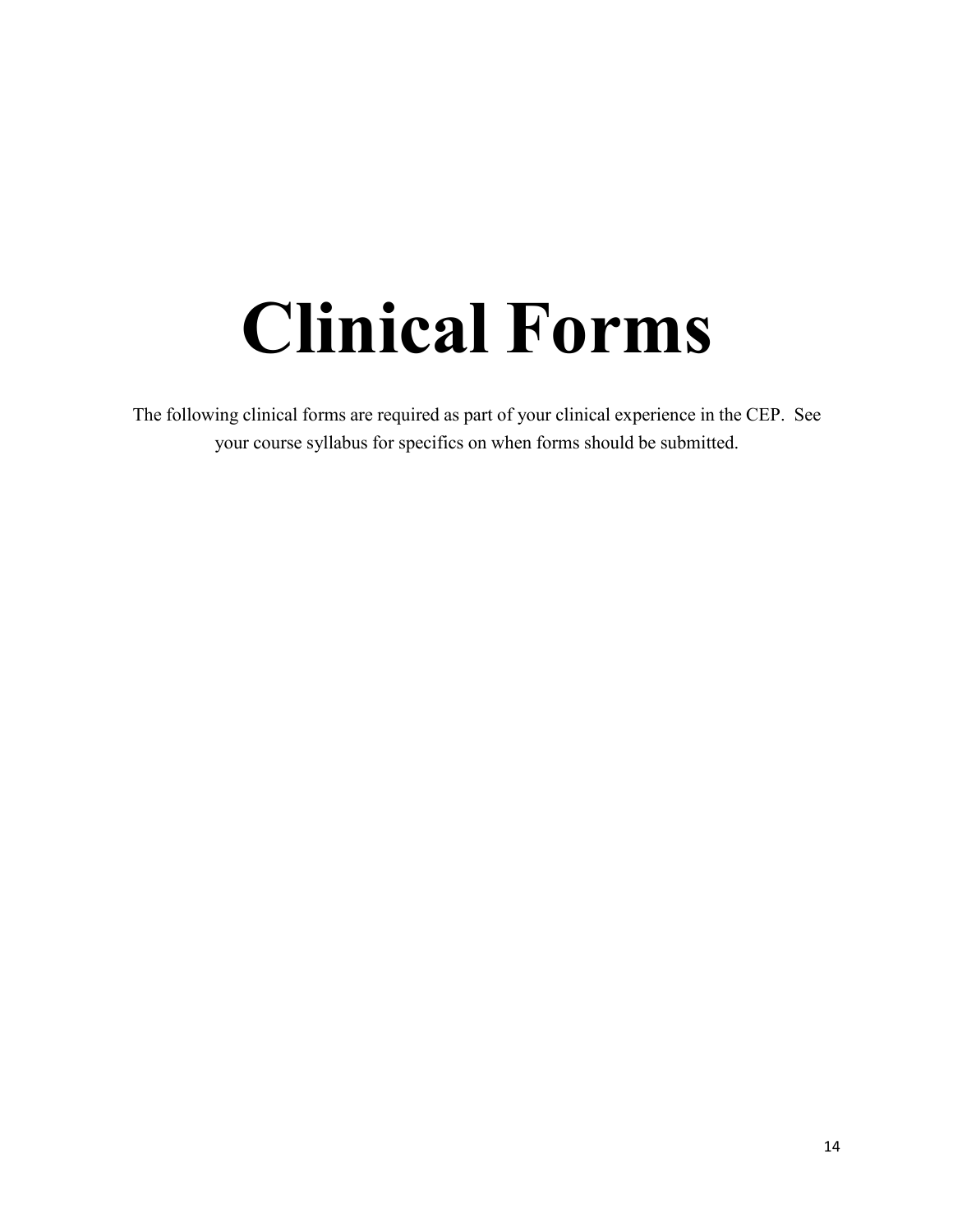#### COUNSELOR-IN-TRAINING CONTACT DATA

| Name:                                                                                                                                                                                                                               |  |      |  |
|-------------------------------------------------------------------------------------------------------------------------------------------------------------------------------------------------------------------------------------|--|------|--|
| Address:<br><u> 1989 - Johann Harry Harry Harry Harry Harry Harry Harry Harry Harry Harry Harry Harry Harry Harry Harry Harry</u>                                                                                                   |  |      |  |
| <u> 1989 - Andrea San Andrea San Andrea San Andrea San Andrea San Andrea San Andrea San Andrea San Andrea San Andr</u><br>Phone:<br>Home<br>Work                                                                                    |  | Cell |  |
| Email: <u>2008</u> 2010 2021 2021 2022 2022 2023 2024 2022 2022 2023 2024 2022 2023 2024 2022 2023 2024 2025 2022 2023 2024 2025 2022 2023 2024 2025 2027 2028 2027 2023 2024 2025 2027 2028 2024 2025 2027 2028 2027 2028 2027 202 |  |      |  |
|                                                                                                                                                                                                                                     |  |      |  |
|                                                                                                                                                                                                                                     |  |      |  |
|                                                                                                                                                                                                                                     |  |      |  |
| <u> 1989 - Johann Stoff, amerikansk politiker (d. 1989)</u><br>Dates of Practicum or Internship (circle which): $\frac{1}{\sqrt{1-\frac{1}{n}}}$ to $\frac{1}{\sqrt{1-\frac{1}{n}}}$                                                |  |      |  |
|                                                                                                                                                                                                                                     |  |      |  |
|                                                                                                                                                                                                                                     |  |      |  |
|                                                                                                                                                                                                                                     |  |      |  |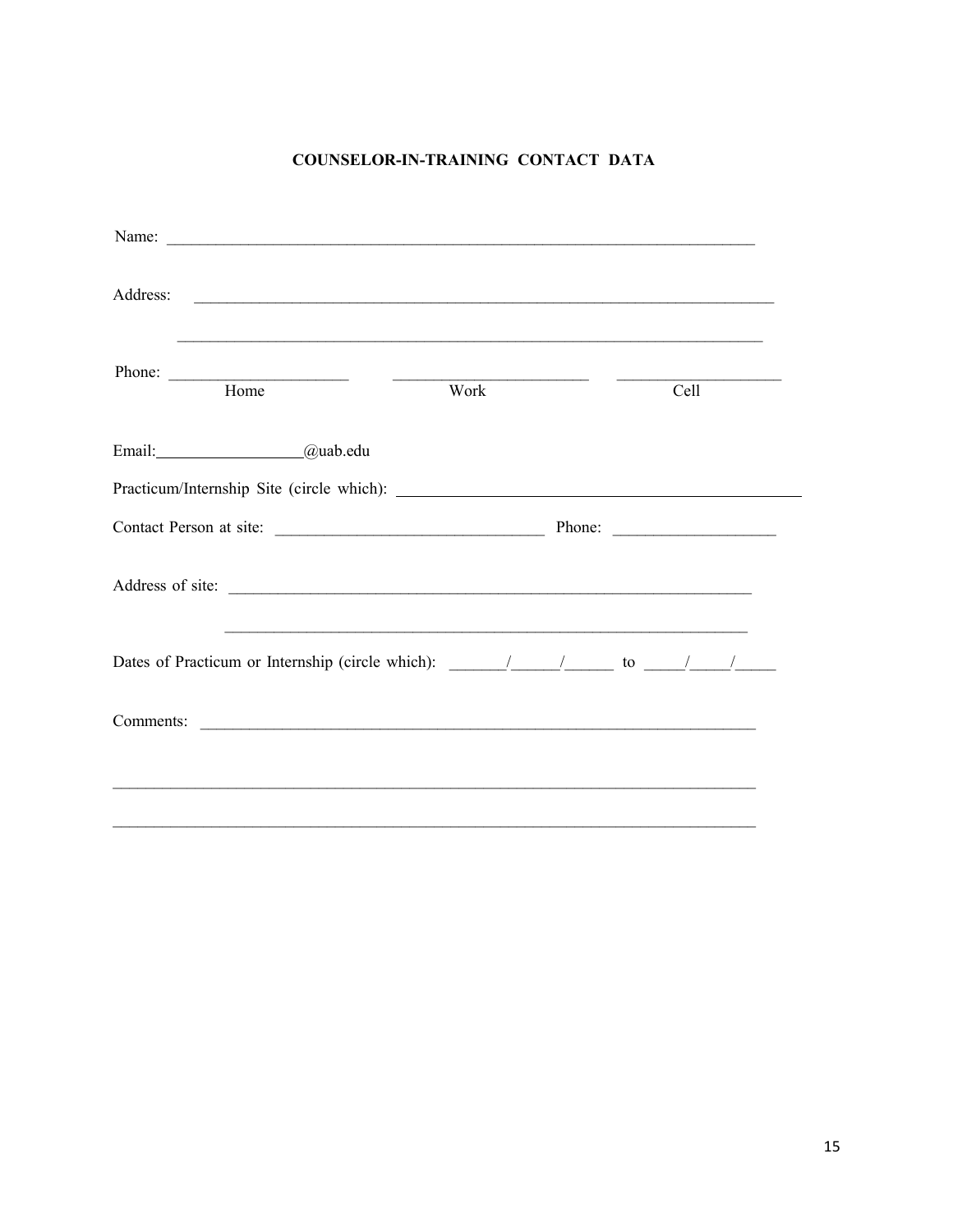# **Weekly Time Log**

Throughout both Practicum II and Internship A&B, you will be responsible for maintaining a weekly log of your direct and indirect hours. An electronic version of this log will be provided at the beginning of the semester. The log includes a main page, pictured below. As you log your hours on the weekly pages, the main page will automatically update the cumulative hours. See syllabus instructions for how often you need to submit hour log sheets to your instructor.



#### **Time Log Main Page**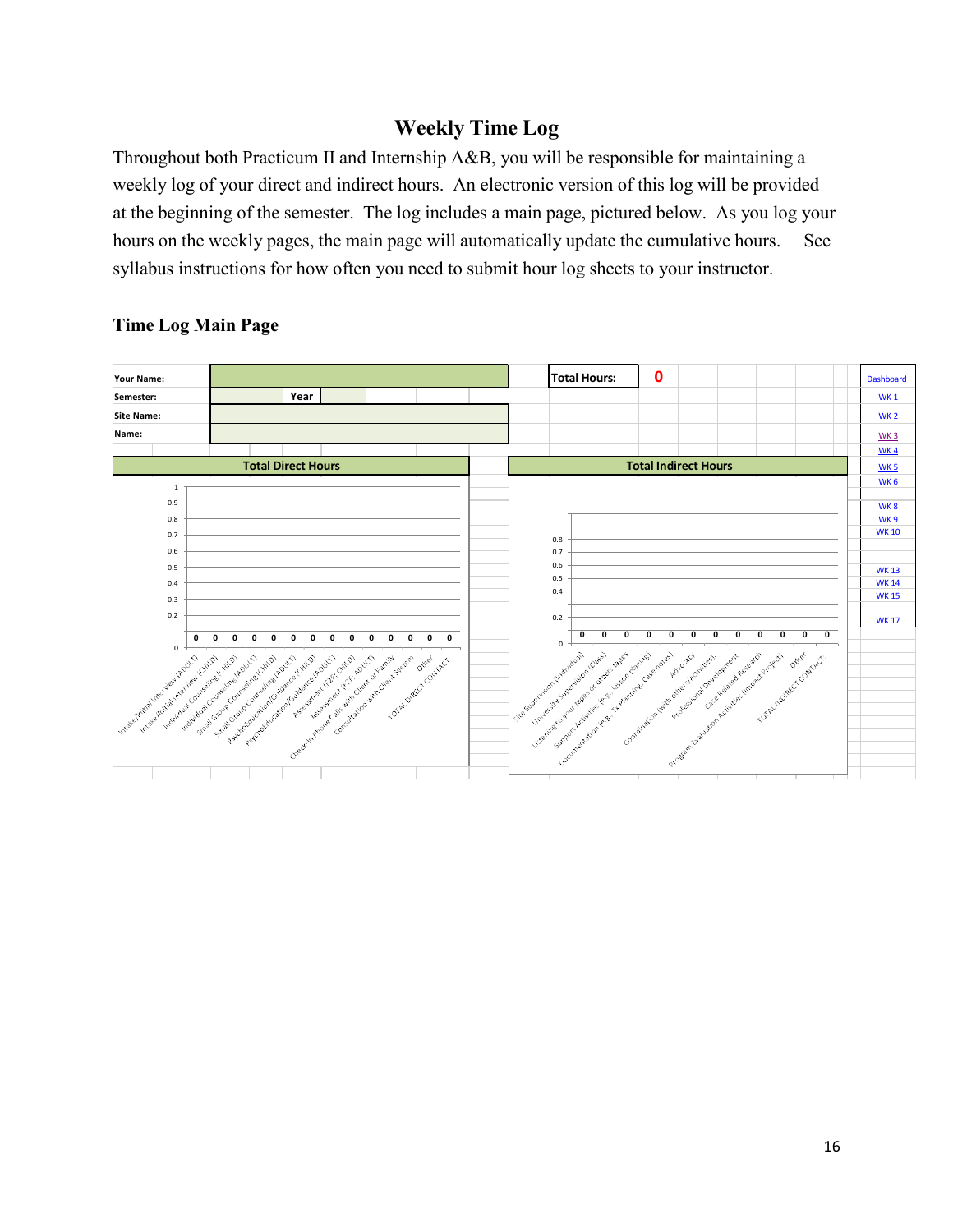#### **Time Log Weekly Page**

| <b>Weekly and Cumulative Log of Internship Activity</b> |              |              |              |              |              |              |              |                   |                      |
|---------------------------------------------------------|--------------|--------------|--------------|--------------|--------------|--------------|--------------|-------------------|----------------------|
|                                                         |              |              |              |              |              |              |              |                   | <b>Home</b>          |
| <b>Week Ending:</b>                                     |              | 8/22/2015    |              | Name:        |              |              |              |                   |                      |
|                                                         |              |              |              |              |              |              |              |                   |                      |
| <b>DIRECTActivity</b>                                   | <b>MON</b>   | <b>TUES</b>  | <b>WED</b>   | <b>THURS</b> | <b>FRID</b>  | <b>SAT</b>   | <b>SUN</b>   | <b>Week Total</b> | <b>TOTAL to Date</b> |
| Intake/Initial Interview (ADULT)                        |              |              |              |              |              |              |              | 0                 | $\Omega$             |
| Intake/Initial Interview (CHILD)                        |              |              |              |              |              |              |              | 0                 | 0                    |
| Individual Counseling (CHILD)                           |              |              |              |              |              |              |              | 0                 | $\Omega$             |
| <b>Individual Counseling (ADULT)</b>                    |              |              |              |              |              |              |              | 0                 | 0                    |
| Small Group Counseling (CHILD)                          |              |              |              |              |              |              |              | 0                 | 0                    |
| <b>Small Group Counseling (ADULT)</b>                   |              |              |              |              |              |              |              | 0                 | 0                    |
| PsychoEducation/Guidance (CHILD)                        |              |              |              |              |              |              |              | 0                 | 0                    |
| PsychoEducation/Guidance (ADULT)                        |              |              |              |              |              |              |              | 0                 | 0                    |
| Assessment (F2F; CHILD)                                 |              |              |              |              |              |              |              | 0                 | 0                    |
| Assessment (F2F; ADULT)                                 |              |              |              |              |              |              |              | 0                 | $\Omega$             |
| Check-In Phone Calls with Client or Family              |              |              |              |              |              |              |              | 0                 | 0                    |
| Consultation with Client System                         |              |              |              |              |              |              |              | 0                 | 0                    |
| Other                                                   |              |              |              |              |              |              |              | $\Omega$          | 0                    |
| <b>TOTAL DIRECT CONTACT:</b>                            | $\Omega$     | $\mathbf{0}$ | $\Omega$     | $\mathbf{0}$ | $\Omega$     | $\Omega$     | $\Omega$     | $\Omega$          | $\mathbf{0}$         |
|                                                         |              |              |              |              |              |              |              |                   |                      |
| <b>INDIRECT Activity</b>                                | <b>MON</b>   | <b>TUES</b>  | <b>WED</b>   | <b>THURS</b> | <b>FRID</b>  | <b>SAT</b>   | <b>SUN</b>   | <b>Week Total</b> | <b>TOTAL to Date</b> |
| Site Supervision (Individual)                           |              |              |              |              |              |              |              | 0                 | 0                    |
| University Supervision (Class)                          |              |              |              |              |              |              |              | 0                 | 0                    |
| Listening to your tapes or others tapes                 |              |              |              |              |              |              |              | 0                 | 0                    |
| Support Activities (e.g., lesson planing)               |              |              |              |              |              |              |              | 0                 | 0                    |
| Documentation (e.g., Tx Planning, Case notes)           |              |              |              |              |              |              |              | 0                 | 0                    |
| Advocacy                                                |              |              |              |              |              |              |              | 0                 | 0                    |
| Coordination (with others/activities),                  |              |              |              |              |              |              |              | 0                 | 0                    |
| Professional Development                                |              |              |              |              |              |              |              | 0                 | 0                    |
| Case Related Research                                   |              |              |              |              |              |              |              | 0                 | 0                    |
| Program Evaluation Activities (Impact Project)          |              |              |              |              |              |              |              | 0                 | 0                    |
| Other                                                   |              |              |              |              |              |              |              | 0                 | $\Omega$             |
| <b>TOTALINDIRECT CONTACT:</b>                           | $\mathbf{0}$ | $\mathbf 0$  | $\mathbf{0}$ | $\mathbf{0}$ | $\mathbf{0}$ | $\mathbf{0}$ | $\mathbf{0}$ | $\mathbf{0}$      | $\mathbf{0}$         |
|                                                         |              |              |              |              |              |              |              |                   |                      |
| <b>TOTAL HOURS</b>                                      | 0            | 0            | 0            | 0            | 0            | 0            | 0            | 0                 | $\mathbf{0}$         |
|                                                         |              |              |              |              |              |              |              |                   |                      |
| SUPERVISOR SIGNATURE:                                   |              |              |              |              |              |              |              |                   |                      |

IMPORTANT NOTE: Although you will log your individual and group supervision using this form, supervision hours DO NOT count towards your indirect hours. As a result, the other categories should be used to meet the minimum indirect hour requirement.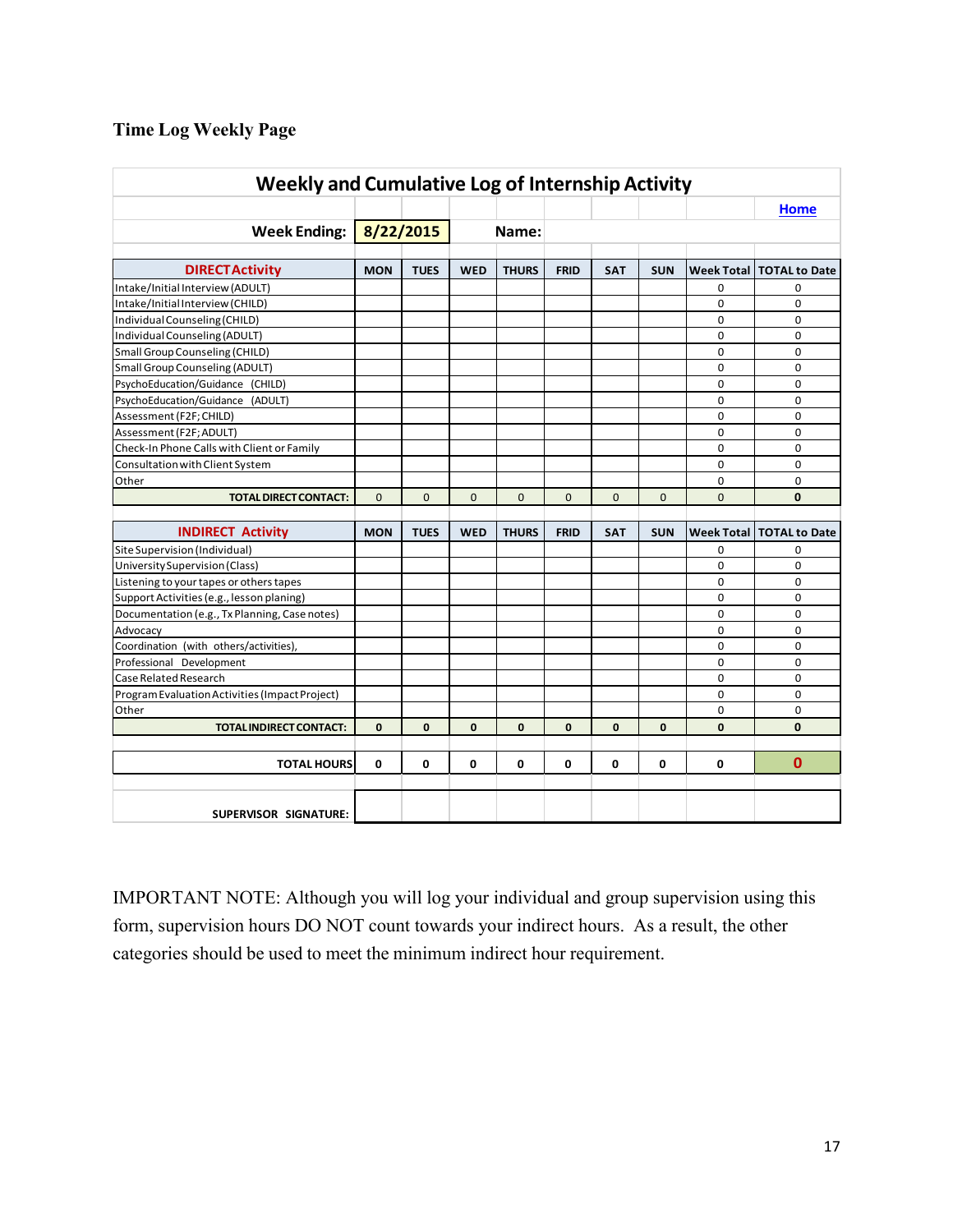# **ECG 695/696/697: Supervised Field Experience Client Informed Consent**

|                                                                                      | I, gree to be counseled by a gree to be counseled by a                                             |
|--------------------------------------------------------------------------------------|----------------------------------------------------------------------------------------------------|
|                                                                                      | practicum student in the Counseling program at the University of Alabama at Birmingham. I          |
| understand that I will be counseled by a graduate student who has completed advanced |                                                                                                    |
|                                                                                      | coursework in counseling. I understand that the student will be supervised by a faculty member     |
|                                                                                      | and/or site supervisor. I further understand that I will participate in counseling interviews that |
|                                                                                      | will be audio-taped or video-taped. Tapes will be used for group and individual supervision        |
|                                                                                      | purposes. The graduate student's supervisors will use the tapes to give them feedback on their     |
|                                                                                      | counseling skills. My identity will be protected and tapes will be destroyed at the end of the     |
| term.                                                                                |                                                                                                    |
|                                                                                      |                                                                                                    |
| Date: $\frac{1}{\sqrt{1-\frac{1}{2}} \cdot \frac{1}{2}}$                             |                                                                                                    |
|                                                                                      |                                                                                                    |
|                                                                                      |                                                                                                    |

Parent/Guardian Name (if appropriate) (Print): \_\_\_\_\_\_\_\_\_\_\_\_\_\_\_\_\_\_\_\_\_\_\_\_\_\_\_\_\_\_\_\_\_

Parent/Guardian Signature (if appropriate):

| Counselor-in-training's Name (Print): |  |
|---------------------------------------|--|
| Counselor-in-training's Signature:    |  |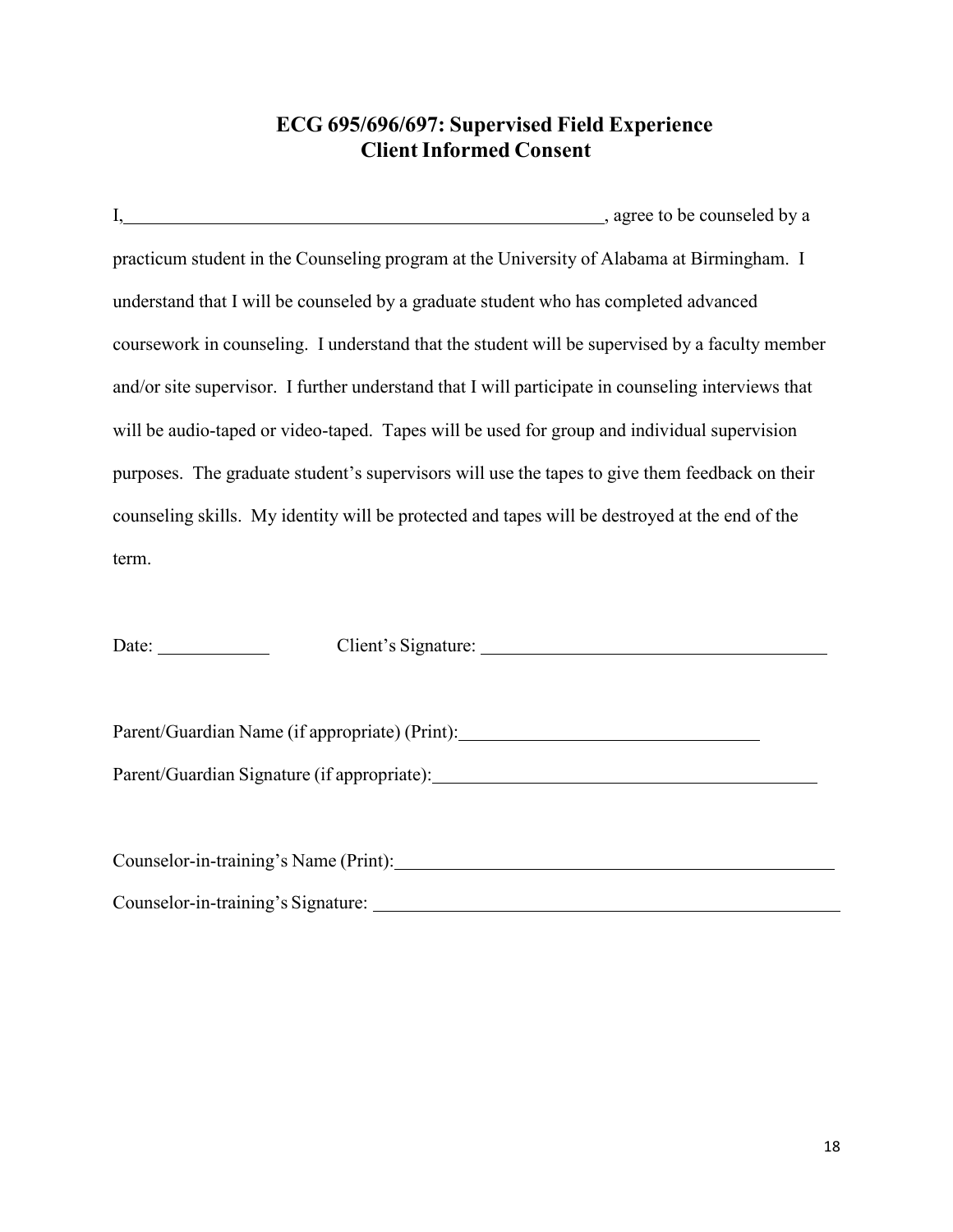# Clinical Site Evaluation

At the end of each semester, you will be asked to complete an evaluation of your clinical site. An *electronic form will be available via Qualtrics link. The link will be sent by the Clinical Placement Coordinator at the end of the semester. Completion of this form is required for passing Practicum II or Internship A&B. The following items will be included in the electronic form:*

Student Name:

Clinical Site:

1. Describe your orientation to the site. Did you find the orientation adequate?

2. How were policies and procedures explained to you?

3. What specific tasks were you required to do as part of this clinical placement?

4. Was the environment nurturing to you as a student counselor? Explain why or why not.

5. How were conflicts handled at your site?

6. How much individual supervision did you receive each week from your assigned on-site supervisor? Did you on-site supervisor demonstrate a commitment to the role of supervisor?

7. Was your site supervisor encouraging, optimistic, motivational?

8. Were you treated as a team member and allowed to attend staffing and other professional meetings?

9. Were you given the opportunity to do case notes and treatment plans?

10. Was there any part of this clinical experience (on-site) that you felt was not beneficial to your learning experience? If yes, please elaborate.

11. Did you encounter any ethical dilemmas in working on this site? If yes, please describe.

12. What have you learned from this clinical experience?

13. Would you recommend this clinical site as a placement for other students?

14. Would you want to work for this agency if a job were offered to you?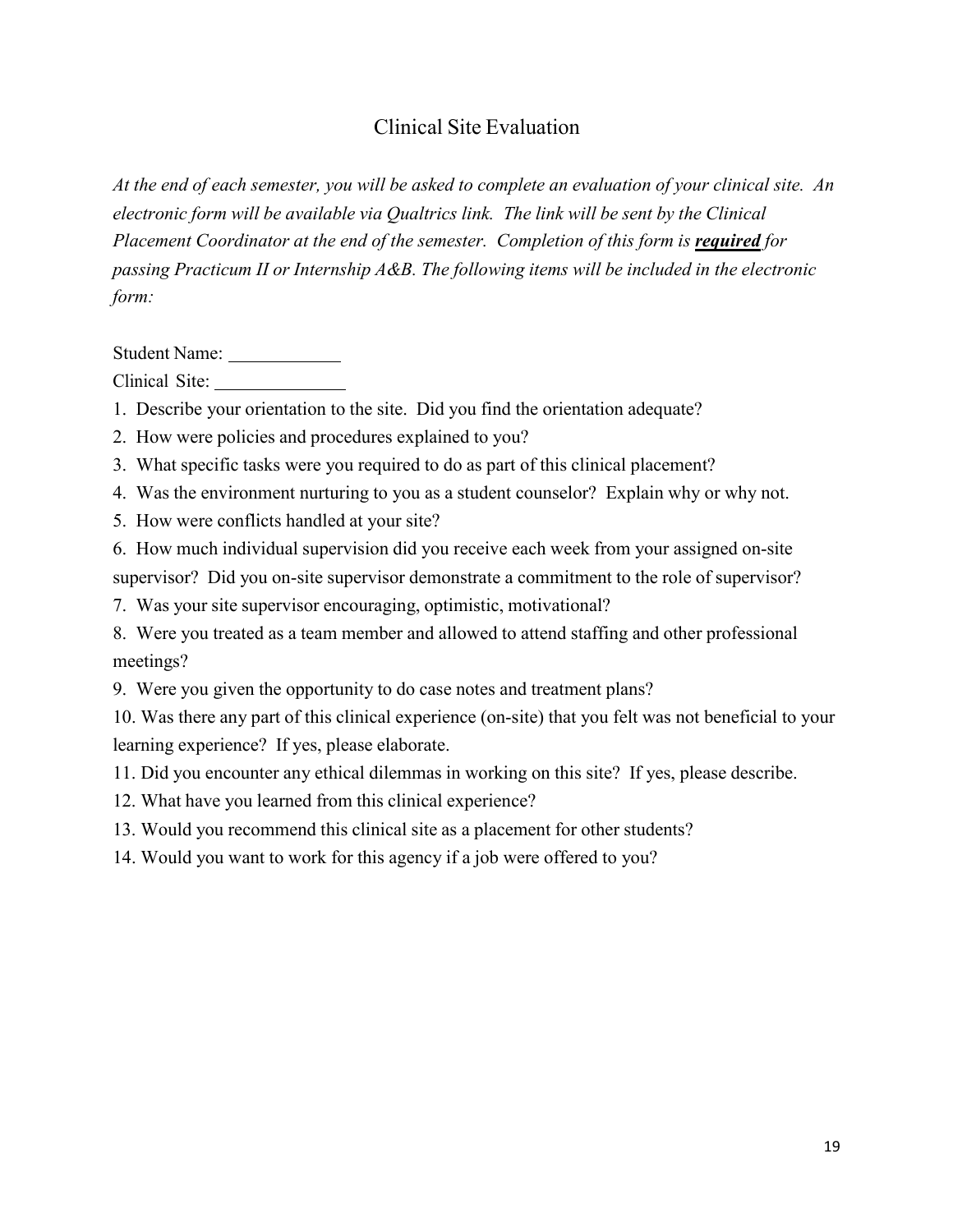# **Tape Evaluation Form**

| <b>Student Name:</b> |                               |
|----------------------|-------------------------------|
| Date:                | <b>Supervisng Instructor:</b> |

#### **EvaluationGuidelines**

**Exceeds Expectations / Demonstrates Competencies =** the counseling student demonstrates **strong** (i.e., *exceeding* the expectations of a beginning professional counselor) ability in the specific counseling skill.

**Meets Expectations / Demonstrates Competencies =** the counseling student demonstrates **consistent** and **proficient** ability in the specific counseling skill. A beginning professional counselor should be at this level at the conclusion of his/her practicum and/or internship.

**Near Expectations / Developing towards Competencies =** the counseling student demonstrates **inconsistent** and **limited** ability in the specific counseling skill. Students scoring at this level **have not demonstrated** the skills needed to pass this tape. Remediation may be necessary in these areas.

**Below Expectations / Insufficient / Unacceptable =** the counseling student demonstrates **limited** or **no evidence** of ability in the specific counseling skill. Students scoring at this level **have not demonstrated** the skills needed to pass this tape. Remediation may be necessary in the areas identified as deficient by the clinical supervisor.

| <b>Active Listening/Microskills</b>               |              |                      |                       |                         |     |          |
|---------------------------------------------------|--------------|----------------------|-----------------------|-------------------------|-----|----------|
|                                                   | Unacceptable | Near<br>Expectations | Meets<br>Expectations | Exceeds<br>Expectations | N/A | Comments |
| Minimal encouragers                               |              |                      |                       |                         |     |          |
| Paraphrasing                                      |              |                      |                       |                         |     |          |
| Reflecting feeling                                |              |                      |                       |                         |     |          |
| Reflective meaning                                |              |                      |                       |                         |     |          |
| Summarizing                                       |              |                      |                       |                         |     |          |
| Open questions                                    |              |                      |                       |                         |     |          |
| Nonverbal<br>communication                        |              |                      |                       |                         |     |          |
| Demonstrates<br>appropriate warmth<br>and rapport |              |                      |                       |                         |     |          |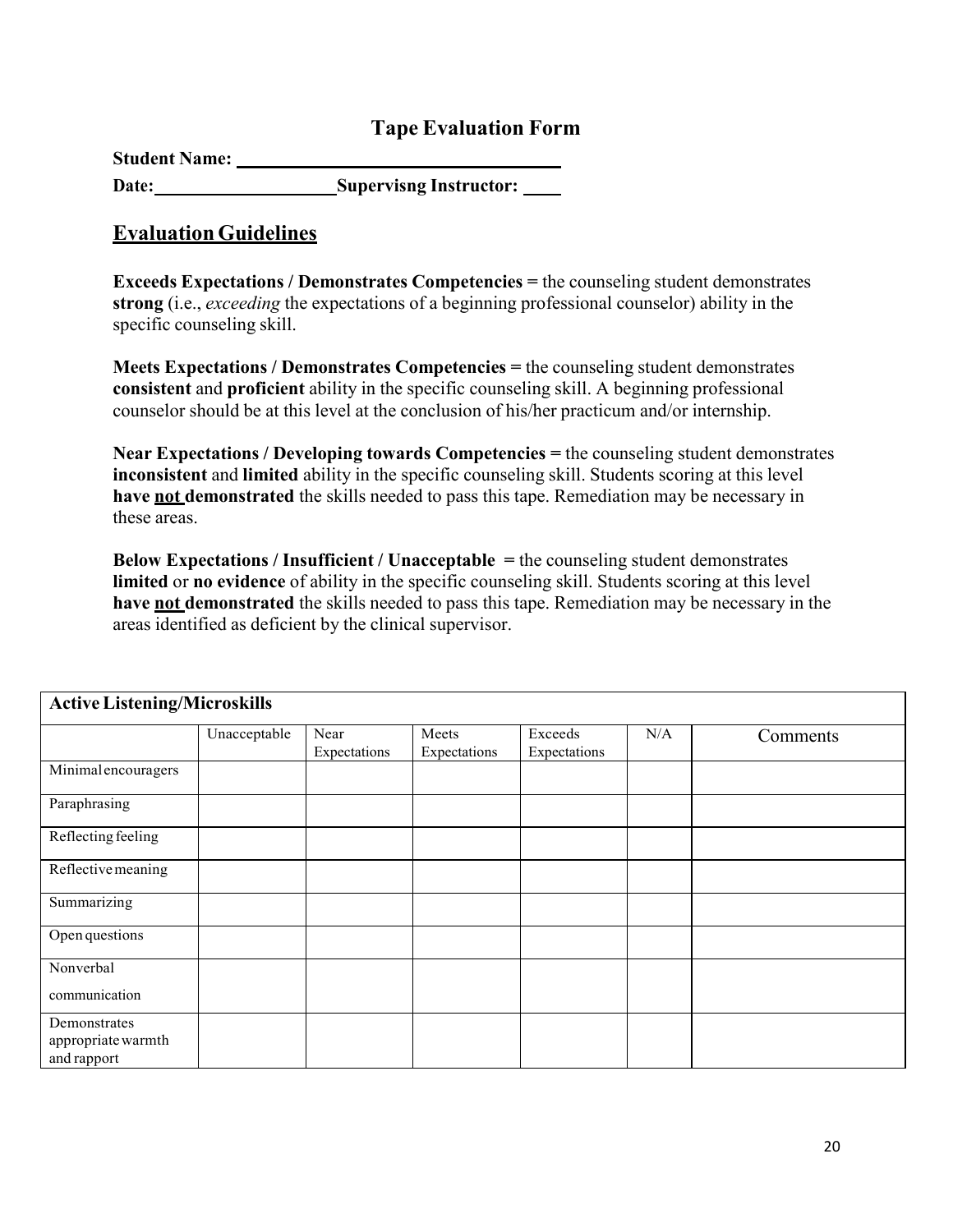| <b>Use of Interventions/Advanced Skills</b>                             |              |                      |                       |                         |     |          |
|-------------------------------------------------------------------------|--------------|----------------------|-----------------------|-------------------------|-----|----------|
|                                                                         | Unacceptable | Near<br>Expectations | Meets<br>Expectations | Exceeds<br>Expectations | N/A | Comments |
| Theoretical<br>orientation evident                                      |              |                      |                       |                         |     |          |
| Appropriately<br>challenges/confronts                                   |              |                      |                       |                         |     |          |
| Effectively executes<br>specific intervention                           |              |                      |                       |                         |     |          |
| Incorporates<br>microskills during<br>assessment,<br>intervention, etc. |              |                      |                       |                         |     |          |
| <b>Structure and Organization of Session</b>                            |              |                      |                       |                         |     |          |
|                                                                         | Unacceptable | Near<br>Expectations | Meets<br>Expectations | Exceeds<br>Expectations | N/A | Comments |
| Session content<br>congruent with goal                                  |              |                      |                       |                         |     |          |
| Appropriate pace<br>and flow of session                                 |              |                      |                       |                         |     |          |
| Redirects client, if<br>needed                                          |              |                      |                       |                         |     |          |

# **General Comments**

Overall Grade:

Internship Instructor Signature: Date: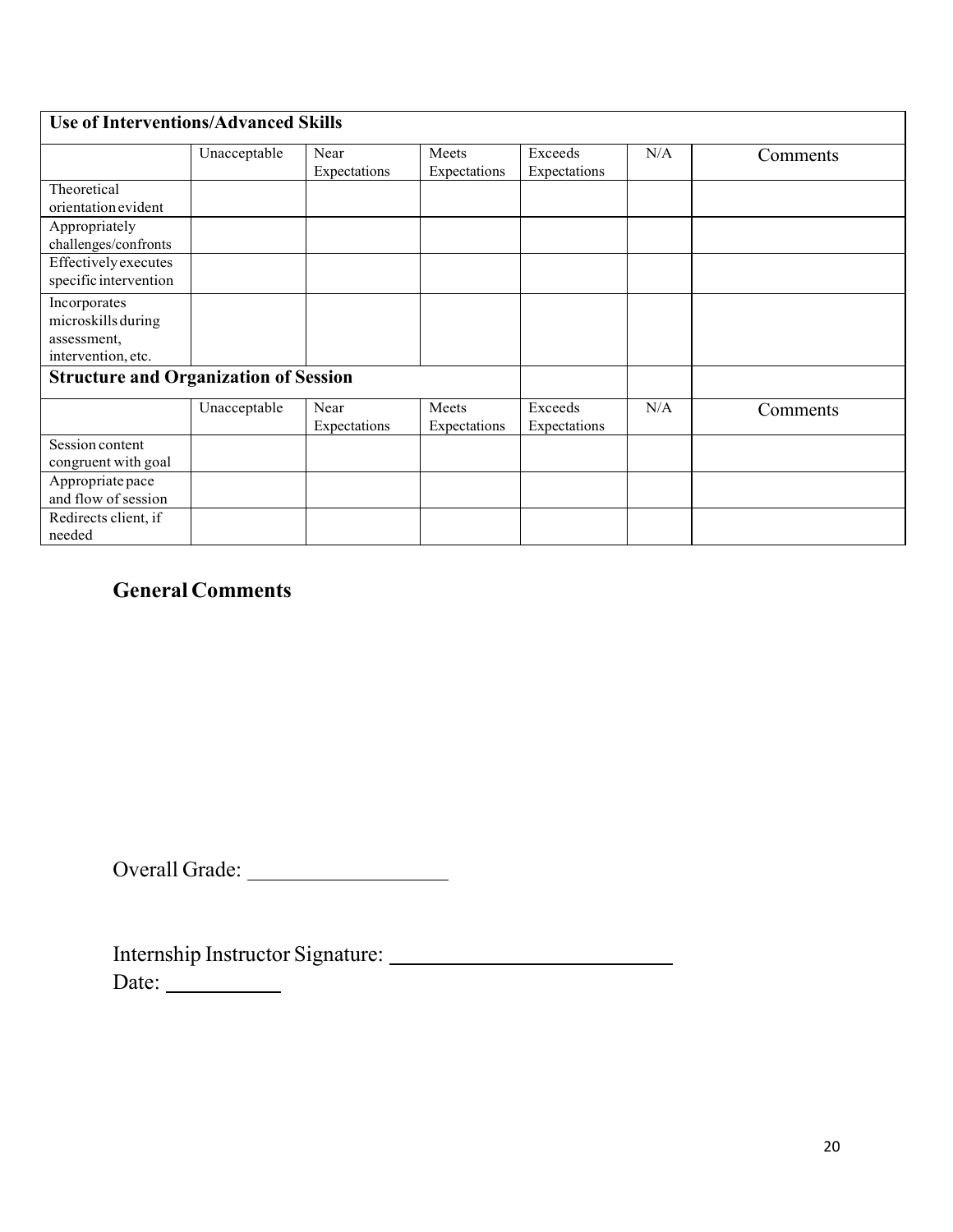# **Observation Rubrics for School Counseling Interns**

#### **Classroom Guidance Rubric**

| <b>CRITIERIA</b>                       | Unacceptable<br><b>Unable to</b><br>demonstrate                                                                                                                                                 | <b>Emerging Initial</b><br>Able to<br>demonstrate some<br>of the time                                                                                                  | <b>Proficient initial</b><br>Able to<br>demonstrate<br>most of the time                                                                                                         | <b>Emerging Advanced</b><br>Able to demonstrate on<br>a consistent basis                                                                                                                    |
|----------------------------------------|-------------------------------------------------------------------------------------------------------------------------------------------------------------------------------------------------|------------------------------------------------------------------------------------------------------------------------------------------------------------------------|---------------------------------------------------------------------------------------------------------------------------------------------------------------------------------|---------------------------------------------------------------------------------------------------------------------------------------------------------------------------------------------|
| <b>Classroom</b><br>Guidance<br>Lesson | Unable to engage<br>students in lesson;<br>lesson not<br>appropriate for<br>grade level;<br>activities not<br>suitable for<br>audience, lack<br>creativity;<br>demonstrates lack<br>of planning | Students somewhat<br>engaged in lesson;<br>lesson questionable<br>for age group;<br>activities<br>demonstrate need<br>for creativity;<br>planning needs<br>improvement | Some students not<br>engaged in lesson;<br>lesson appropriate<br>for grade level;<br>activities suitable for<br>audience,<br>demonstrated<br>creativity; planning<br>acceptable | All students engaged<br>and participating; lesson<br>demonstrates creativity<br>and is appropriate for<br>grade level; counselor is<br>enthusiastic, energized,<br>and creative in approach |

Score: Counselor-in-training Name:

Observer's Name/Position:

Date: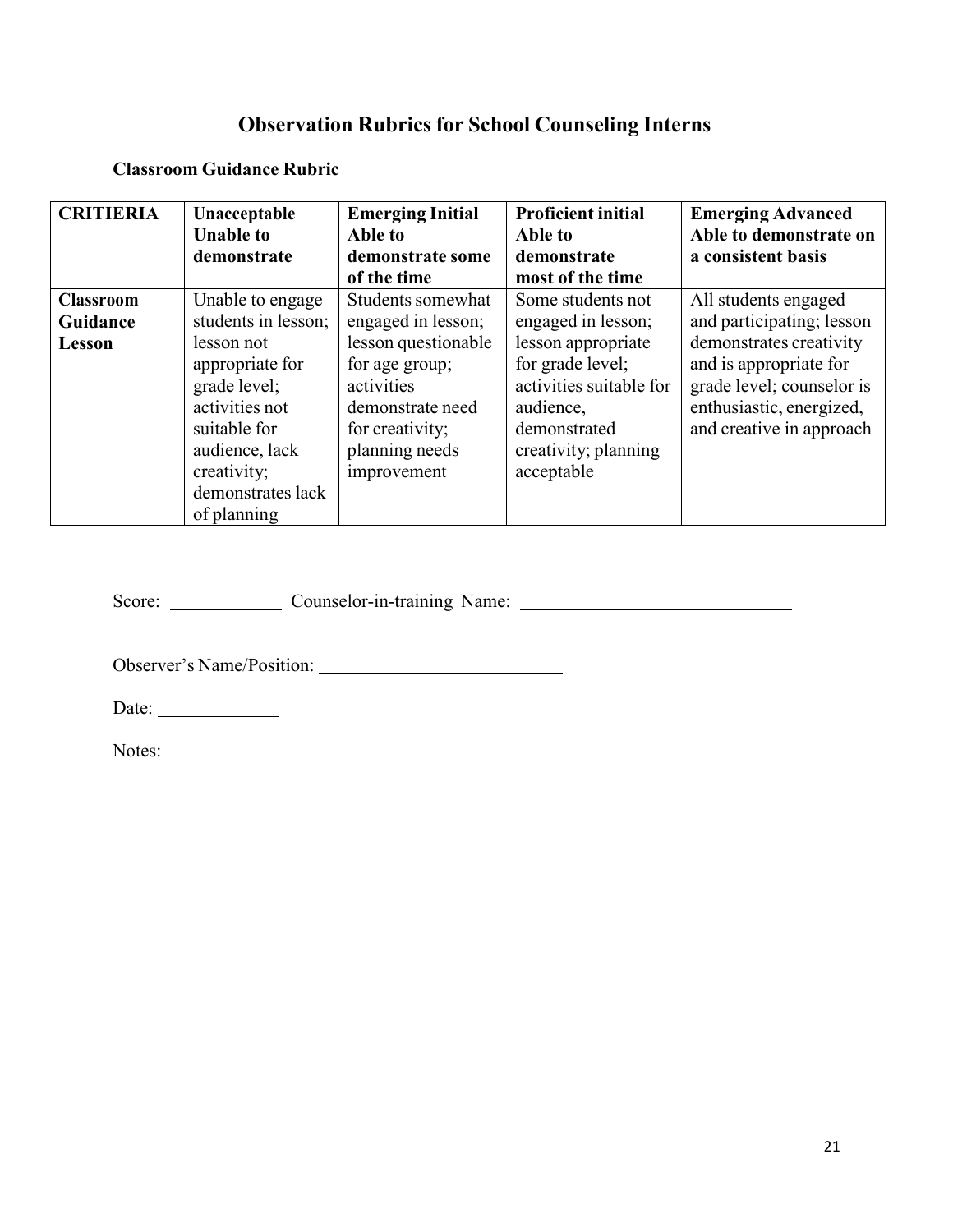# **Teacher or Parent in-Service Rubric**

| <b>CRITERIA</b>    | Unacceptable         | <b>Emerging Initial</b> | <b>Proficient initial</b>  | <b>Emerging Advanced</b> |
|--------------------|----------------------|-------------------------|----------------------------|--------------------------|
|                    | <b>Unable to</b>     | Able to demonstrate     | Able to demonstrate        | Able to demonstrate on   |
|                    | demonstrate          | some of the time        | most of the time           | a consistent basis       |
| <b>Teacher In-</b> | Lacks knowledge      | Knowledge of subject    | Adequate knowledge of      | Thorough knowledge of    |
| <b>Service</b>     | of subject           | needs improvement;      | subject; aware of audience | subject presented; aware |
|                    | presented; inability | aware of audience       | interest and took steps to | of audience interest and |
| Or                 | to sustain audience  | interest or lack        | address concerns;          | intervened               |
|                    | interest; lacks      | thereof; demonstrates   | appropriate knowledge of   | appropriately; thorough  |
| <b>Parent In-</b>  | knowledge of         | limited knowledge of    | group behavior             | knowledge of group       |
| <b>Service</b>     | understanding of     | group behavior          | demonstrated               | behavior demonstrated    |
|                    | group behavior       |                         |                            |                          |

Score: Counselor-in-training Name: Counselor-in-training Name:

Observer's Name/Position: Date: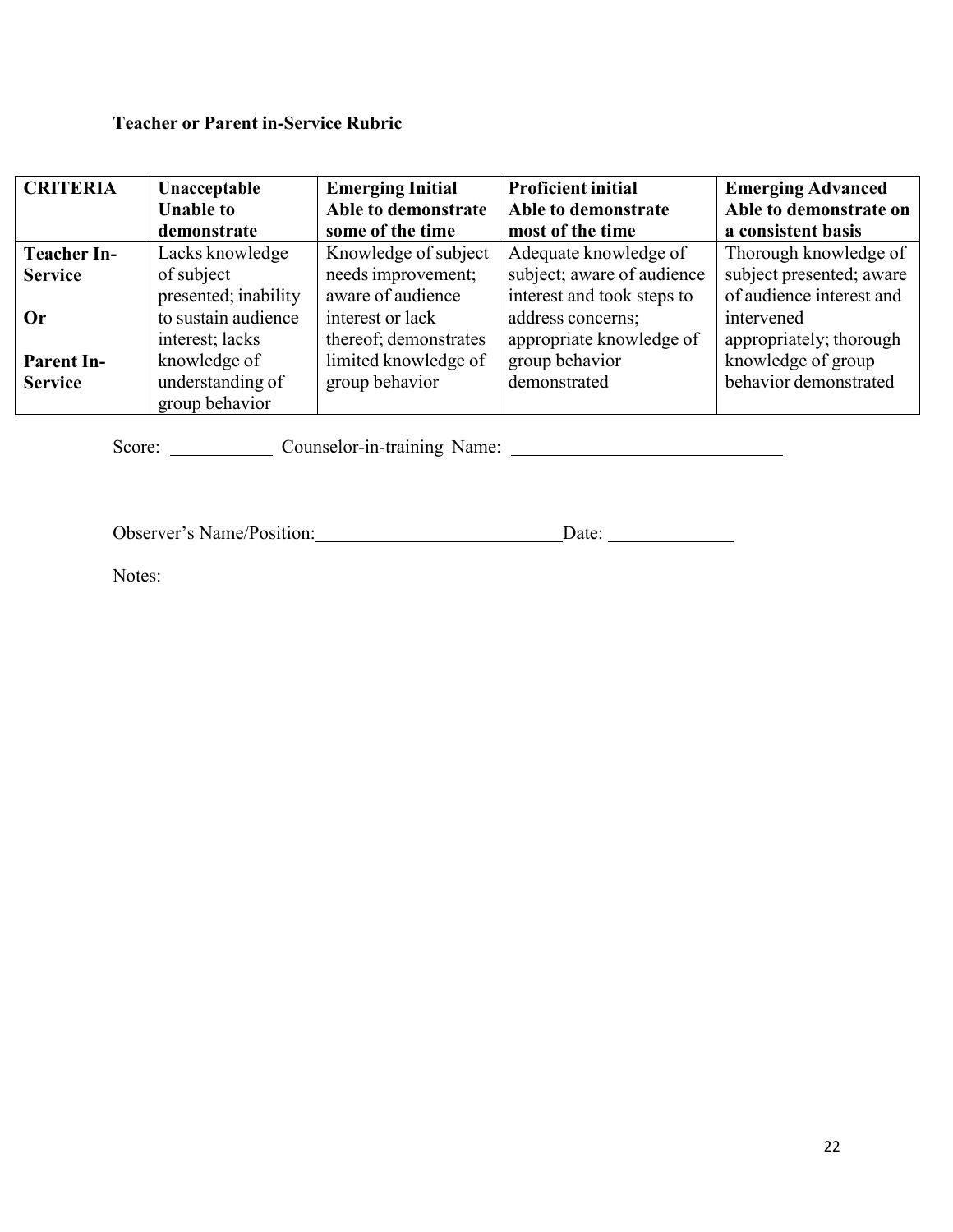### **Small Group Session Rubric**

| <b>CRITERIA</b>    | Unacceptable         | <b>Emerging Initial</b>   | <b>Proficient initial</b> | <b>Emerging Advanced</b>  |
|--------------------|----------------------|---------------------------|---------------------------|---------------------------|
|                    | <b>Unable to</b>     | Able to demonstrate       | Able to demonstrate       | Able to demonstrate on    |
|                    | demonstrate          | some of the time          | most of the time          | a consistent basis        |
| <b>Small Group</b> | Unable to            | Able to demonstrate       | Able to demonstrate       | Able to demonstrate       |
| <b>Session</b>     | demonstrate basic    | basic facilitation skills | basic facilitation skills | basic facilitation skills |
|                    | facilitation skills; | some of the time;         | most of the time;         | on consistent basis;      |
|                    | understanding of     | occasional                | demonstrates              | demonstrates              |
|                    | group process not    | understanding of group    | understanding of group    | understanding of group    |
|                    | evident; unable to   | process; demonstrates     | process, but not on       | process on consistent     |
|                    | demonstrate          | limited knowledge of      | consistent basis;         | basis; demonstrates       |
|                    | knowledge of         | group dynamics            | demonstrates knowledge    | knowledge of group        |
|                    | group dynamics       |                           | of group dynamics, but    | dynamics on consistent    |
|                    |                      |                           | not on consistent basis   | basis                     |

Score: Counselor-in-training Name: Counselor-in-training Name:

Observer's Name/Position: Date: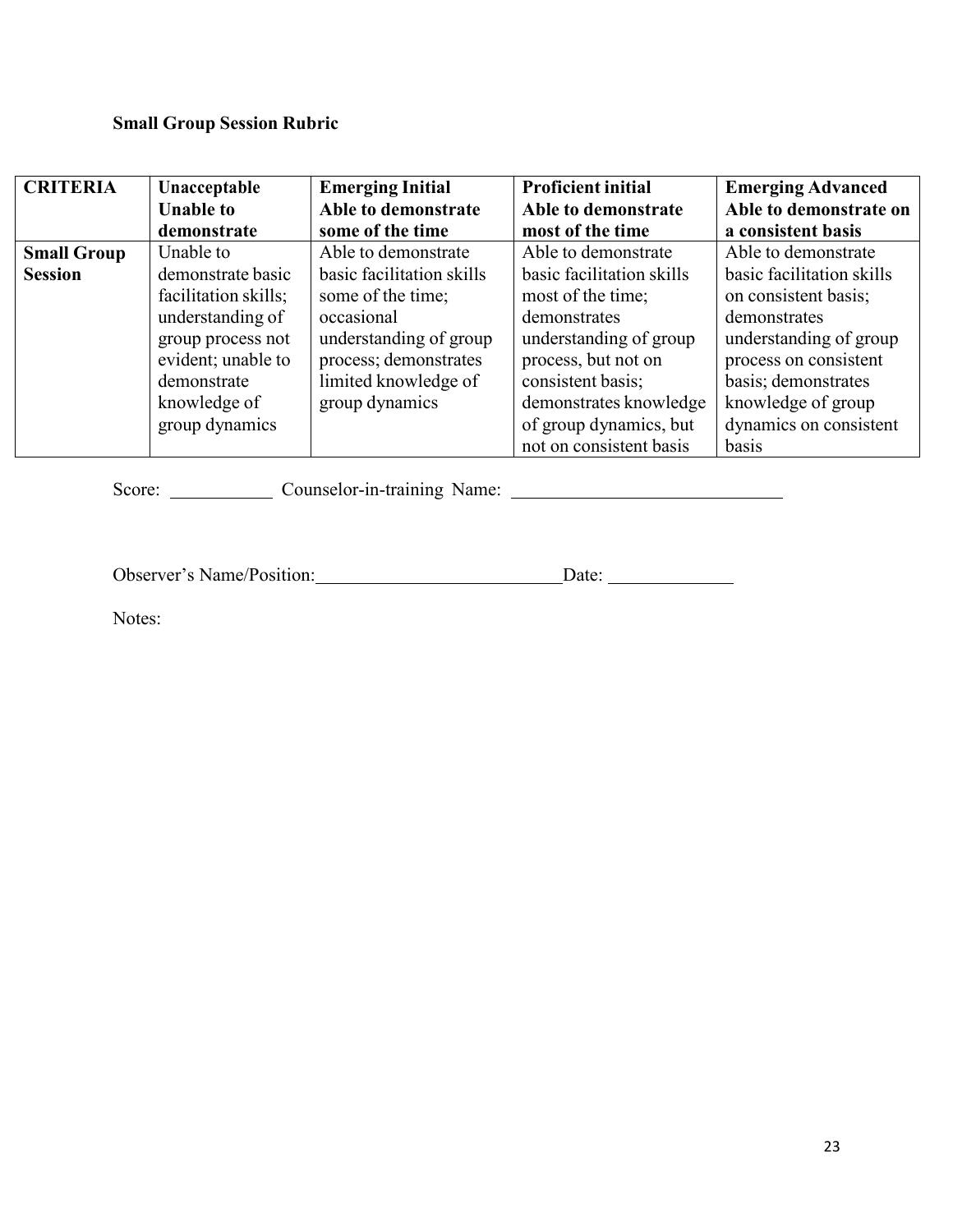# **Individual Session Rubric**

| <b>CRITERIA</b>   | Unacceptable            | <b>Emerging Initial</b> | <b>Proficient initial</b>  | <b>Emerging Advanced</b>  |
|-------------------|-------------------------|-------------------------|----------------------------|---------------------------|
|                   | <b>Unable to</b>        | Able to demonstrate     | Able to demonstrate        | Able to demonstrate on    |
|                   | demonstrate             | some of the time        | most of the time           | a consistent basis        |
| <b>Individual</b> | Lacks knowledge         | Individual counseling   | Individual counseling      | Individual counseling     |
| <b>Session</b>    | of individual           | techniques evident, but | techniques, facilitation   | techniques demonstrated   |
|                   | counseling              | lacks consistency and   | skills, and intentionality | on a consistent and       |
|                   | techniques;             | intentionality;         | demonstrated more          | intentional basis;        |
|                   | demonstrates lack       | demonstrates little     | often than not;            | facilitation skills       |
|                   | of facilitation skills; | facilitation skills;    | supportive environment     | demonstrated              |
|                   | unable to provide       | provides supportive     | evident                    | appropriately; provides   |
|                   | supportive              | environment, but areas  |                            | and reinforces supportive |
|                   | environment             | still need to be        |                            | environment               |
|                   |                         | addressed               |                            |                           |

Score: Counselor-in-training Name: Counselor-in-training Name:

Observer's Name/Position: Date: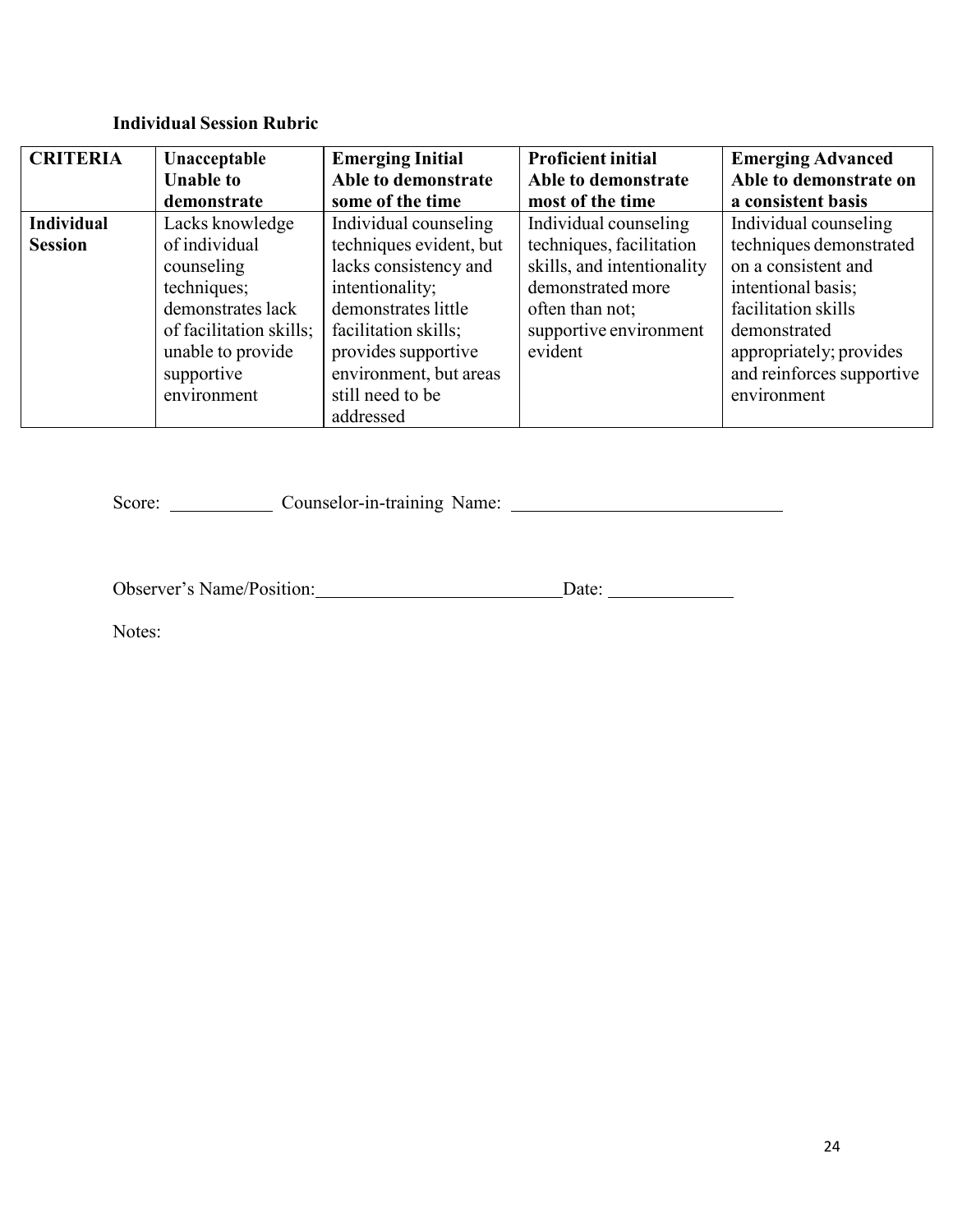# **ECG 695/696/697: Supervised Field Experience Midterm and Final Evaluation for School Counseling**

#### **Scales Evaluation Guidelines**

- **Exceeds Expectations / Demonstrates Competencies (4) =** the counseling student demonstrates **strong** (i.e., *exceeding* the expectations of a beginning professional counselor) knowledge, skills, and dispositions in the specified counseling skill(s) and professional disposition(s).
- **Meets Expectations / Demonstrates Competencies (3) =** the counseling student demonstrates **consistent** and **proficient** knowledge, skills, and dispositions in the specified counseling skill(s) and professional disposition(s). A beginning professional counselor should be at this level at the conclusion of his/her practicum and/or internship.
- **Near Expectations / Developing towards Competencies (2) =** the counseling student demonstrates **inconsistent** and **limited** knowledge, skills, and dispositions in the specified counseling skill(s) and professional disposition(s).
- **Below Expectations / Insufficient / Unacceptable (1) =** the counseling student demonstrates **limited** or **no evidence** of the knowledge, skills, and dispositions in the specified counseling skill(s) and professional disposition(s). Students scoring at this level during their final evaluation (practicum or internship) **have not demonstrated** the professional competencies needed to progress to the next level of clinical experience. Remediation may be necessary in the areas identified as deficient by the clinical supervisor.

| <b>Score</b> | <b>Skills/Indicator</b>               | <b>Exceeds Expectations</b>     | <b>Meets Expectations</b>     | <b>Near Expectations</b>        | Unacceptable                     |
|--------------|---------------------------------------|---------------------------------|-------------------------------|---------------------------------|----------------------------------|
|              |                                       |                                 |                               |                                 |                                  |
|              | Student can develop school            | Students shows strong ability   | Student shows ability to      | Student shows an inconsistent   | Student shows limited ability to |
|              | counseling program mission            | to develop appropriate          | develop appropriate           | ability to develop appropriate  | develop appropriate school       |
|              | statements and objectives             | program mission statements      | program mission statements    | program mission and             | counseling program mission       |
|              |                                       | and objectives.                 | and objectives.               | objectives.                     | and objectives.                  |
|              | Student can design and                | Student shows strong ability to | Student shows ability to      | Student shows inconsistent      | Student shows limited ability to |
|              | evaluate school counseling            | design and evaluate school      | design and evaluate school    | ability to design and/or        | design or evaluate school        |
|              | programs                              | counseling programs.            | counseling programs.          | evaluate programs.              | counseling programs.             |
|              | <b>Student demonstrates core</b>      | Student demonstrates strong     | Student demonstrates          | Student demonstrates            | Student demonstrates limited     |
|              | curriculum design, lesson             | ability in all of the following | consistent ability in all of  | inconsistent ability in any of  | ability to develop appropriate   |
|              | plan development, classroom           | areas: core curriculum design,  | the following areas: core     | the following areas: core       | curriculum, differentiated       |
|              | management strategies, and            | lesson planning, classroom      | curriculum design, lesson     | curriculum design, lesson       | strategies, and lesson plans;    |
|              | differentiated instructional          | management, differentiated      | planning, classroom           | planning, classroom             | limited ability to use classroom |
|              | strategies.                           | instruction.                    | management, differentiated    | management, differentiated      | management strategies.           |
|              |                                       |                                 | instruction.                  | instruction.                    |                                  |
|              | <b>Student utilizes interventions</b> | Student demonstrates strong     | Student demonstrates          | Student demonstrates            | Student demonstrates limited     |
|              | to promote academic                   | ability to use interventions to | consistent ability to utilize | inconsistent ability to utilize | ability to use interventions to  |
|              | development.                          | promote academic                | interventions to promote      | interventions to promote        | promote academic                 |
|              |                                       | development.                    | academic development.         | academic development.           | development.                     |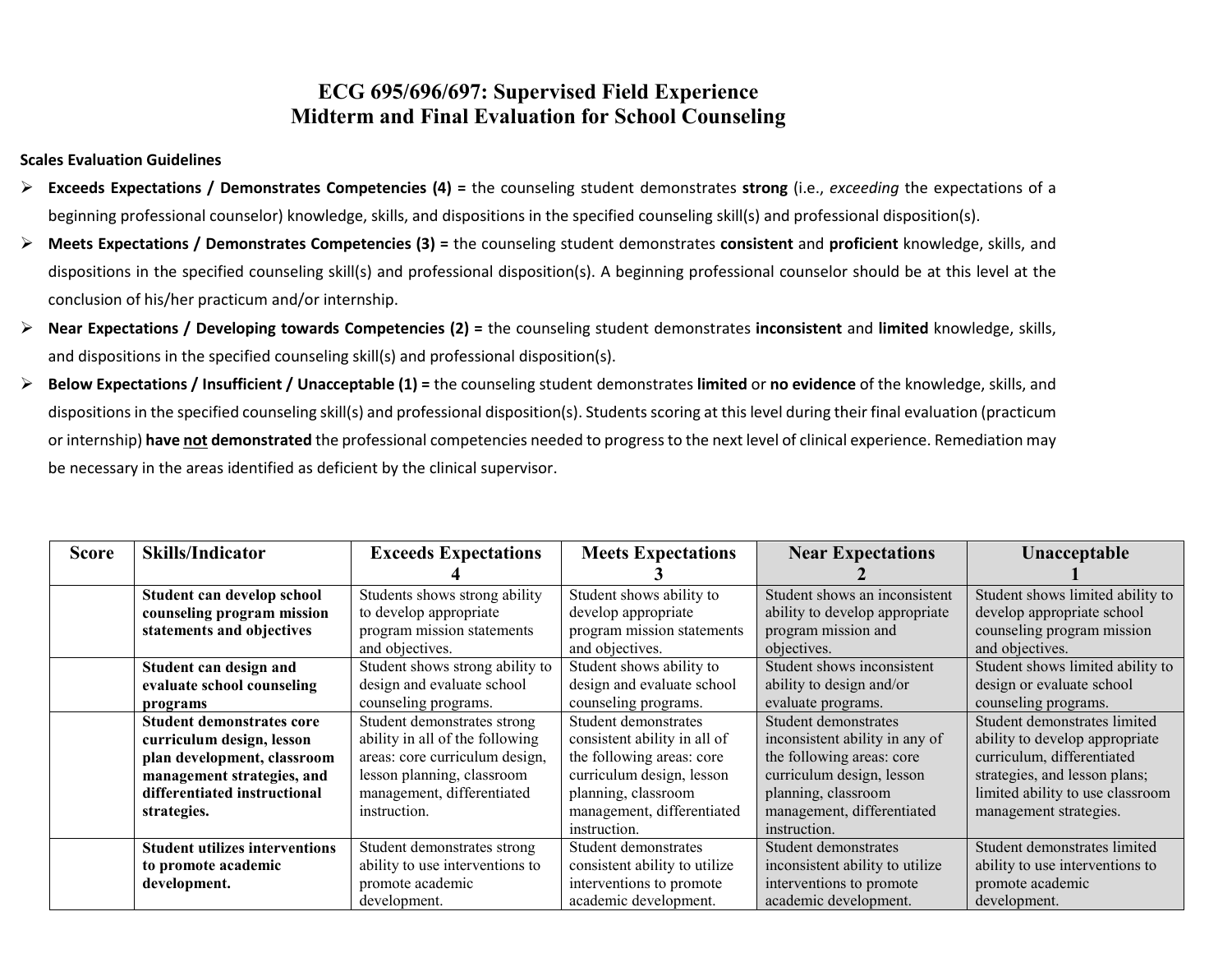| <b>Student utilizes</b><br>developmentally appropriate<br>career counseling<br>interventions and<br>assessments.                                                            | Student demonstrates mastery<br>of developmentally<br>appropriate career counseling<br>interventions and assessments.                                                         | Student consistently utilizes<br>developmentally appropriate<br>career counseling<br>interventions and<br>assessments.                                                               | Student inconsistently utilizes<br>developmentally appropriate<br>career counseling<br>interventions and assessments.                                                                  | Student does not utilize<br>developmentally appropriate<br>career counseling interventions<br>and assessments.                                                                 |
|-----------------------------------------------------------------------------------------------------------------------------------------------------------------------------|-------------------------------------------------------------------------------------------------------------------------------------------------------------------------------|--------------------------------------------------------------------------------------------------------------------------------------------------------------------------------------|----------------------------------------------------------------------------------------------------------------------------------------------------------------------------------------|--------------------------------------------------------------------------------------------------------------------------------------------------------------------------------|
| <b>Student demonstrates</b><br>knowledge of techniques of<br>personal/social counseling in<br>school settings.                                                              | Student demonstrates mastery<br>of counseling techniques.                                                                                                                     | Student demonstrates<br>consistent knowledge and<br>use of counseling<br>techniques.                                                                                                 | Student demonstrates<br>inconsistent knowledge and<br>use of counseling techniques.                                                                                                    | Student demonstrates limited<br>knowledge and ability to use<br>counseling techniques.                                                                                         |
| Student utilizes strategies to<br>facilitate school and life<br>transitions.                                                                                                | Student demonstrates mastery<br>of strategies to facilitate<br>transitions.                                                                                                   | Student demonstrates<br>consistent knowledge and<br>use of strategies to facilitate<br>transitions.                                                                                  | Student demonstrations<br>inconsistent knowledge and<br>use of strategies to facilitate<br>transitions.                                                                                | Student demonstrates limited<br>knowledge and ability to use<br>strategies to facilitate<br>transitions.                                                                       |
| <b>Student demonstrates skills to</b><br>critically examine the<br>connections between social,<br>familial, emotional, and<br>behavior problems and<br>academic achievement | Student demonstrates strong<br>critical thinking skills when<br>examining the connection<br>between social, familial,<br>emotional, and behavior<br>problems and achievement. | Student demonstrates<br>consistent critical thinking<br>skills when examining the<br>connection between social,<br>familial, emotional, and<br>behavior problems and<br>achievement. | Student demonstrates<br>inconsistent critical thinking<br>skills when examining the<br>connection between social,<br>familial, emotional, and<br>behavior problems and<br>achievement. | Student demonstrates limited<br>critical thinking skills when<br>examining the connection<br>between social, familial,<br>emotional, and behavior<br>problems and achievement. |
| Student utilizes approaches to<br>increase promotion and<br>graduation rates                                                                                                | Student demonstrates mastery<br>of approaches to increase<br>promotion and graduation<br>rates.                                                                               | Student demonstrates<br>consistent knowledge and<br>use of approaches to<br>increase promotion and<br>graduation rates.                                                              | Student demonstrates<br>inconsistent knowledge and<br>use of approaches to increase<br>promotion and graduation<br>rates.                                                              | Student demonstrates limited<br>knowledge and use of<br>approaches to increase<br>promotion and graduation rates.                                                              |
| <b>Student utilizes interventions</b><br>to promote career and/or<br>college readiness.                                                                                     | Student demonstrates mastery<br>of interventions to promote<br>career and/or college<br>readiness.                                                                            | Student demonstrates<br>consistent knowledge and<br>use of interventions to<br>promote career and/or<br>college readiness.                                                           | Student demonstrates<br>inconsistent knowledge and<br>use of interventions to<br>promote career and/or college<br>readiness.                                                           | Student demonstrates limited<br>knowledge and use of<br>interventions to promote career<br>and/or college readiness.                                                           |
| <b>Student demonstrates</b><br>strategies to promote equity<br>in student achievement                                                                                       | Student demonstrates mastery<br>of strategies to promote equity<br>in student achievement.                                                                                    | Student demonstrates<br>consistent knowledge and<br>use of strategies to promote<br>equity in student<br>achievement.                                                                | Student demonstrates<br>inconsistent knowledge and<br>use of strategies to promote<br>equity in student achievement.                                                                   | Student demonstrates limited<br>knowledge and use of strategies<br>to promote equity in student<br>achievement.                                                                |
| Student utilizes techniques to<br>foster collaboration and<br>teamwork within schools                                                                                       | Student demonstrates strong<br>ability to foster collaboration<br>and teamwork within schools.                                                                                | Student demonstrates<br>consistent ability to foster<br>collaboration and teamwork<br>within schools.                                                                                | Student demonstrates<br>inconsistent ability to foster<br>collaboration and teamwork<br>within schools.                                                                                | Student demonstrates limited<br>ability to foster collaboration<br>and teamwork within schools.                                                                                |
| <b>Student demonstrates</b><br>strategies for implementing<br>and coordinating peer<br>intervention programs                                                                | Student demonstrates mastery<br>of strategies for implementing<br>and coordinating peer<br>intervention programs.                                                             | Student demonstrates<br>consistent knowledge and<br>use of strategies for<br>implementing and<br>coordinating peer<br>intervention programs.                                         | Student demonstrates<br>inconsistent knowledge and<br>use of strategies for<br>implementing and<br>coordinating peer intervention<br>programs.                                         | Student demonstrates limited<br>knowledge and use of strategies<br>for implementing and<br>coordinating peer intervention<br>programs.                                         |
| <b>Student uses accountability</b><br>data to inform decision<br>making                                                                                                     | Student demonstrates strong<br>ability to use accountability                                                                                                                  | Student demonstrates<br>consistent ability to use                                                                                                                                    | Student demonstrates<br>inconsistent ability to use                                                                                                                                    | Student demonstrates limited<br>ability to use accountability<br>data to inform decision making.                                                                               |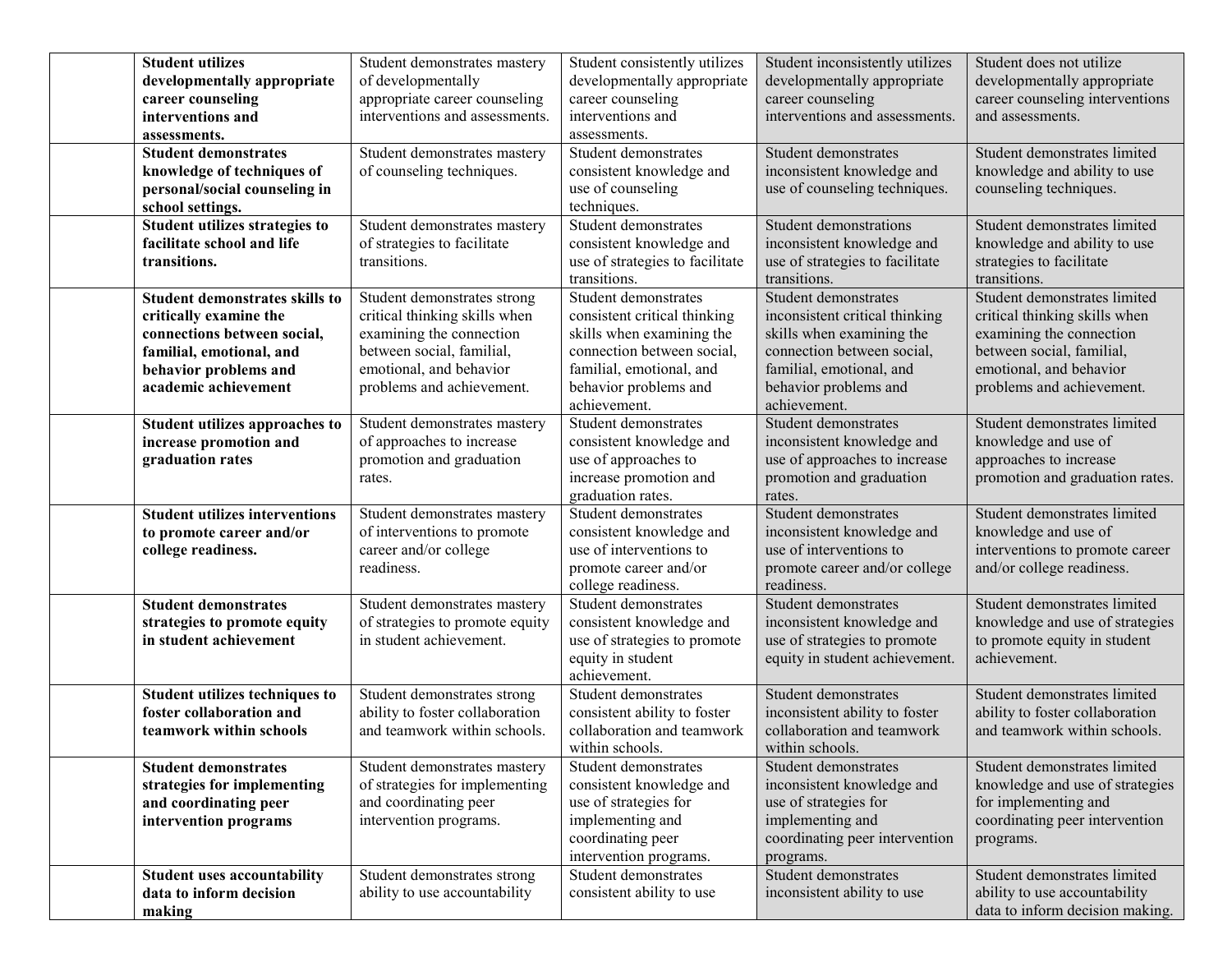|                                                               | data to inform decision                                   | accountability data to                                  | accountability data to inform                             |                                                         |
|---------------------------------------------------------------|-----------------------------------------------------------|---------------------------------------------------------|-----------------------------------------------------------|---------------------------------------------------------|
|                                                               | making.                                                   | inform decision making.                                 | decision making.                                          |                                                         |
| Student uses data to advocate                                 | Student demonstrates strong                               | Student demonstrates                                    | Student demonstrates                                      | Student demonstrates limited                            |
| for programs and students                                     | ability to use data to advocate                           | consistent ability to use data                          | inconsistent ability to use date                          | ability to use data to advocate                         |
|                                                               | for programs and students.                                | to advocate for programs                                | to advocate for programs and                              | for programs and students.                              |
|                                                               |                                                           | and students.                                           | students.                                                 |                                                         |
| The student adheres to the                                    | Student demonstrates                                      | Student demonstrates                                    | Student demonstrates ethical                              | Student demonstrates limited                            |
| ethical guidelines of the ACA,                                | consistent & advanced ( <i>i.e.</i> ,                     | consistent ethical behavior                             | behavior & judgments, but on                              | ethical behavior & judgment,                            |
| ASCA, & IAMFC.                                                | exploration & deliberation)                               | & judgments.                                            | a concrete level with a basic                             | and a limited decision-making                           |
|                                                               | ethical behavior & judgments.                             |                                                         | decision-making process.                                  | process.                                                |
| Student behaves in a                                          | Student is consistently                                   | Student is respectful,                                  | Student is inconsistently                                 | Student is limitedly respectful,                        |
| professional manner towards                                   | respectful, thoughtful, &                                 | thoughtful, & appropriate                               | respectful, thoughtful, &                                 | thoughtful, & appropriate                               |
| supervisors, peers, & clients                                 | appropriate within all                                    | within all professional<br>interactions.                | appropriate within                                        | within professional interactions.                       |
| (includes appropriates of                                     | professional interactions.                                |                                                         | professional interactions.                                |                                                         |
| dress & attitudes)                                            |                                                           |                                                         |                                                           |                                                         |
| Student demonstrates an                                       | Student demonstrates                                      | Student demonstrates                                    | Student demonstrates                                      | Student demonstrates limited                            |
| awareness of his/her own                                      | significant & consistent                                  | awareness & appreciation of                             | inconsistent awareness &                                  | awareness of his/her belief                             |
| belief systems, values, needs                                 | awareness & appreciation of                               | his/her belief system and the                           | appreciation of his/her belief                            | system and appears closed to                            |
| & limitations (herein called                                  | his/her belief system & the                               | influence of his/her beliefs                            | system and the influence of                               | increasing his/her insight.                             |
| "beliefs") and the effect of                                  | influence of his/her beliefs on                           | on the counseling process                               | his/her beliefs on the                                    |                                                         |
| "self" on his/her work with                                   | the counseling process.                                   |                                                         | counseling process.                                       |                                                         |
| clients.                                                      |                                                           |                                                         |                                                           |                                                         |
| Student is engaged in the                                     | Student demonstrates                                      | Student demonstrates                                    | Student demonstrates                                      | Student demonstrates limited                            |
| learning & development of                                     | consistent enthusiasm for                                 | enthusiasm for his/her                                  | inconsistent enthusiasm for                               | enthusiasm for his/her                                  |
| his/her counseling                                            | his/her professional and                                  | professional and personal                               | his/her professional and                                  | professional and personal                               |
| competencies.                                                 | personal growth &                                         | growth & development.                                   | personal growth &                                         | growth & development.                                   |
|                                                               | development.                                              |                                                         | development.                                              |                                                         |
| <b>Student demonstrated</b>                                   | Student demonstrates                                      | Student demonstrates                                    | Student demonstrates                                      | Student demonstrates limited                            |
| awareness, appreciation, &                                    | consistent & advanced                                     | multicultural competencies                              | inconsistent multicultural                                | multicultural competencies                              |
| respect of cultural difference                                | multicultural competencies<br>(knowledge, self-awareness, | (knowledge, self-awareness,<br>appreciation, & skills). | competencies (knowledge,<br>self-awareness, appreciation, | (knowledge, self-awareness,<br>appreciation, & skills). |
| (e.g., races, spirituality,<br>sexual orientation, SES, etc.) | appreciation, & skills).                                  |                                                         | & skills).                                                |                                                         |
| Student completes all weekly                                  | Student completes all required                            | Student completes all                                   | Student completes all required                            | Student completes required                              |
| record keeping activities                                     | record keeping &                                          | required record keeping &                               | record keeping &                                          | record keeping &                                        |
| correctly & promptly (e.g.,                                   | documentation in a through &                              | documentation in a                                      | documentation in an                                       | documentation inconsistently &                          |
| case notes, psychological                                     | comprehensive fashion.                                    | competent fashion.                                      | inconsistent & in a                                       | in a poor fashion.                                      |
| reports, TX plan).                                            |                                                           |                                                         | questionable fashion.                                     |                                                         |
| <b>Student seeks consultation &amp;</b>                       | Student consistently seeks                                | Student seeks appropriate                               | Student inconsistently seeks                              | Student seeks limited                                   |
| supervision in appropriate                                    | appropriate consultation $&$                              | consultation & supervision                              | consultation & supervision to                             | consultation & supervision to                           |
| service delivery                                              | supervision to support the                                | to support the delivery of                              | support the delivery of                                   | support the delivery of                                 |
|                                                               | delivery of counseling                                    | counseling services.                                    | counseling services.                                      | counseling services.                                    |
|                                                               | services.                                                 |                                                         |                                                           |                                                         |
| <b>Student completes all</b>                                  | Student consistently completes                            | Student completes all                                   | Student completes assigned                                | Student does not complete all                           |
| assigned tasks in an ethical &                                | all assigned tasks in a                                   | assigned tasks in a                                     | tasks in an inconsistent                                  | assigned tasks & those tasks                            |
| effective fashion (e.g.,                                      | comprehensive & through                                   | comprehensive fashion.                                  | fashion.                                                  | that are completed are not done                         |
| individual & group                                            | fashion.                                                  |                                                         |                                                           | in a competent fashions.                                |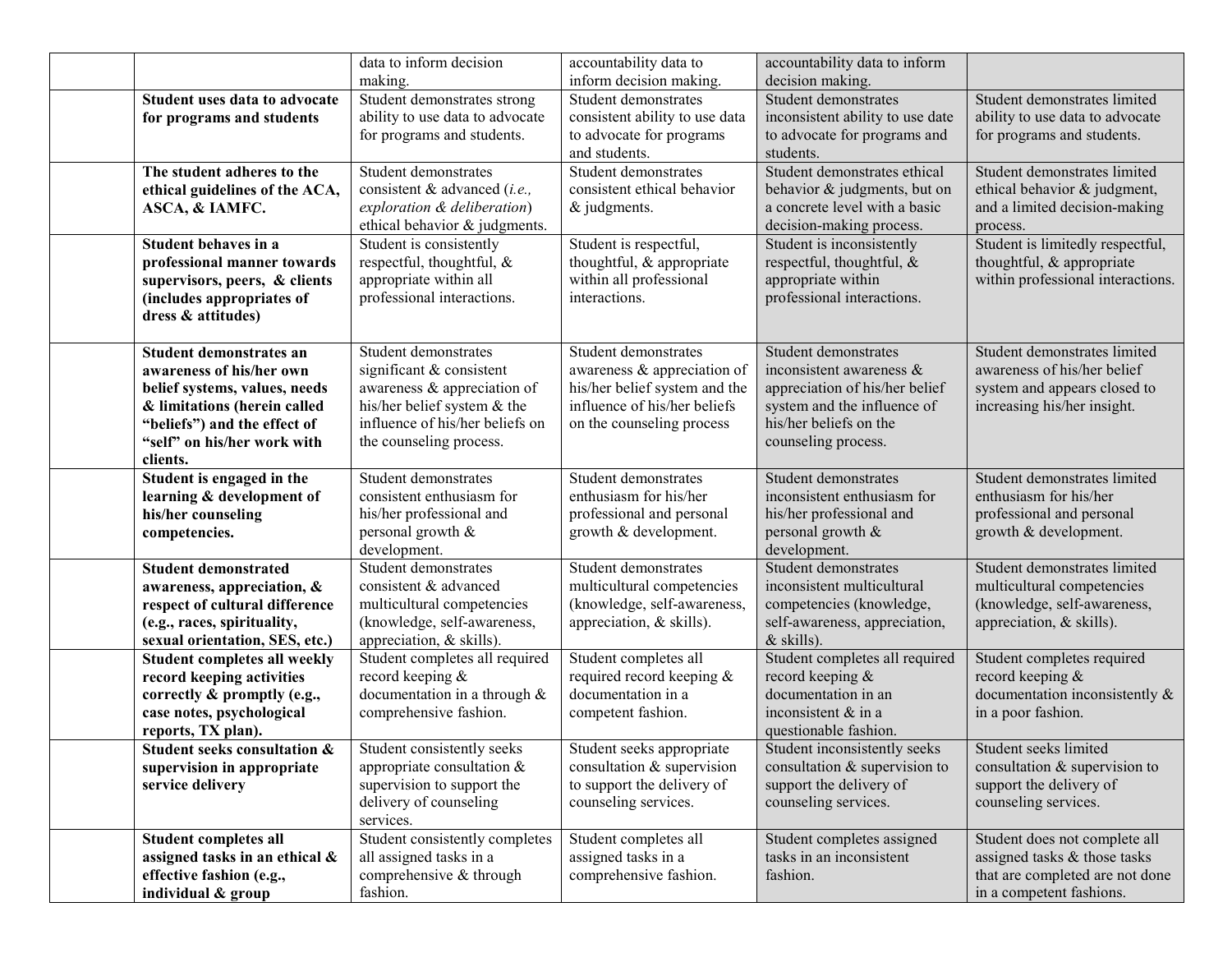| supervision.<br>counseling.<br>$\overline{\phantom{a}}$ |  |  |
|---------------------------------------------------------|--|--|
| reports,                                                |  |  |

#### **Narrative Feedback from Supervising Instructor**

• **Yes\_\_\_\_\_** or No\_\_\_\_\_\_

**Please note the counseling student's areas of strength, which you have observed:**

**Please note the counseling student's areas that warrant improvement, which you have observed:**

**Please comment on the counseling student's general performance during his/her clinical experience to this point:**

**Based on the student's performance during this evaluation period, I recommend the student move forward in the program:** 

| Counseling Student's Name (print)               | Date |
|-------------------------------------------------|------|
| Supervisor's Name (print)                       | Date |
| Date CCS was reviewed with Counseling Student - |      |
| Counseling Student's Signature                  | Date |
| <b>Supervising Instructor's Signature</b>       | Date |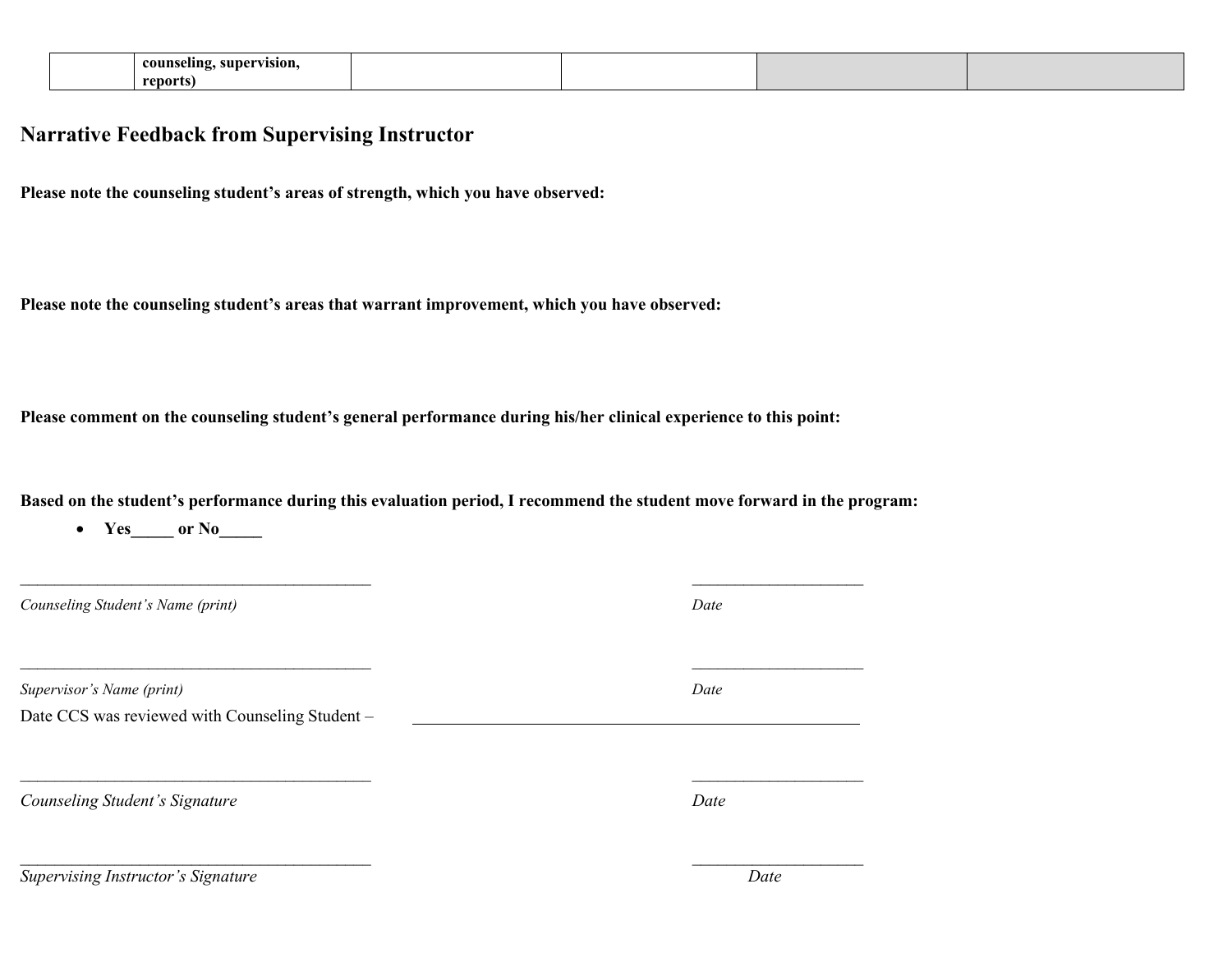# **ECG 695/696/697: Supervised Field Experience Midterm and Final Evaluation for CMHC and MCF**

The *Counseling Competencies Scale* (CCS) assesses counseling students' skills development and professional competencies. Additionally, the CCS provides counseling students with direct feedback regarding their counseling skills and professional dispositions (dominant qualities), offering the students practical areas for improvement to support their development as effective and ethical professional counselors.

#### **Scales Evaluation Guidelines**

- **Exceeds Expectations / Demonstrates Competencies (4) =** the counseling student demonstrates **strong** (i.e., *exceeding* the expectations of a beginning professional counselor) knowledge, skills, and dispositions in the specified counseling skill(s) and professional disposition(s).
- **Meets Expectations / Demonstrates Competencies (3) =** the counseling student demonstrates **consistent** and **proficient** knowledge, skills, and dispositions in the specified counseling skill(s) and professional disposition(s). A beginning professional counselor should be at this level at the conclusion of his/her practicum and/or internship.
- **Near Expectations / Developing towards Competencies (2) =** the counseling student demonstrates **inconsistent** and **limited** knowledge, skills, and dispositions in the specified counseling skill(s) and professional disposition(s).
- **Below Expectations / Insufficient / Unacceptable (1) =** the counseling student demonstrates **limited** or **no evidence** of the knowledge, skills, and dispositions in the specified counseling skill(s) and professional disposition(s). Students scoring at this level during their final evaluation (practicum or internship) **have not demonstrated** the professional competencies needed to progress to the next level of clinical experience. Remediation may be necessary in the areas identified as deficient by the clinical supervisor.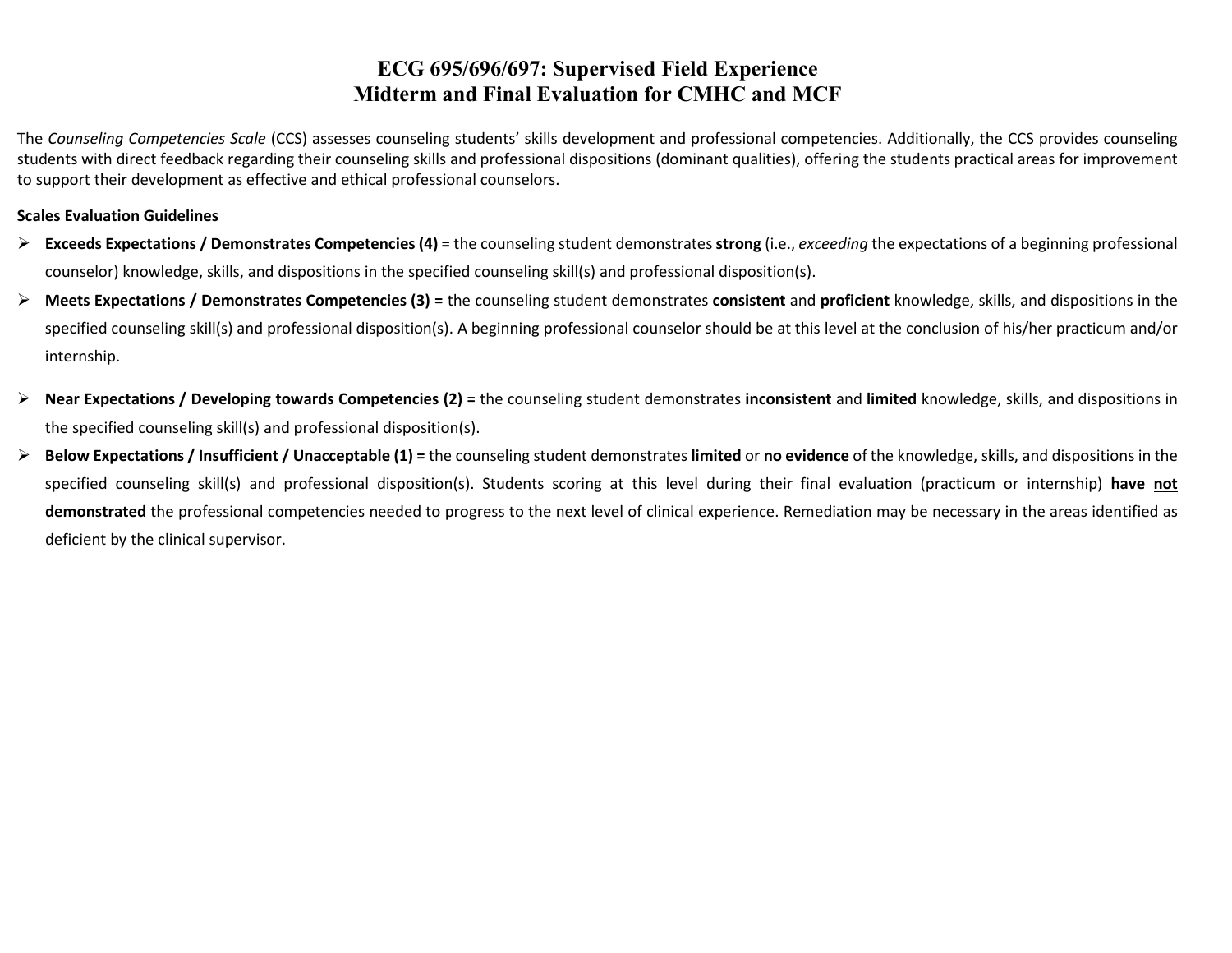| #   | <b>Score</b> | Primary                       | <b>Specific Counseling Descriptors</b>                                       | <b>Exceeds Expectations /</b>                                     | Meets Expectations /                                             | <b>Near Expectations / Developing</b>                               | <b>Below Expectations / Insufficient</b>                       |
|-----|--------------|-------------------------------|------------------------------------------------------------------------------|-------------------------------------------------------------------|------------------------------------------------------------------|---------------------------------------------------------------------|----------------------------------------------------------------|
|     |              | <b>Counseling Skill(s)</b>    |                                                                              | <b>Demonstrates Competencies</b>                                  | <b>Demonstrates Competencies</b>                                 | towards Competencies                                                | / Unacceptable                                                 |
|     |              |                               |                                                                              | (4)                                                               | (3)                                                              | (2)                                                                 | (1)                                                            |
| 1.A |              | <b>Nonverbal Skills</b>       | <b>Includes Body Position, Eye</b>                                           | Student demonstrates effective                                    | Student demonstrates effective                                   | Student demonstrates                                                | Student demonstrates limited                                   |
|     |              |                               | <b>Contact, Posture, Distance from</b><br><b>Client, Voice Tone, Rate of</b> | nonverbal communication skills,<br>conveying connectiveness &     | nonverbal communication skills<br>for the majority of counseling | inconsistency in his/her nonverbal<br>communication skills.         | nonverbal communication skills.                                |
|     |              |                               | Speech, etc.                                                                 | empathy (85%).                                                    | sessions (70%)                                                   |                                                                     |                                                                |
| 1.B |              | <b>Encouragers</b>            | <b>Includes Minimal Encouragers</b>                                          | Student demonstrates appropriate                                  | Student demonstrates appropriate                                 | Student demonstrates                                                | Student demonstrates limited                                   |
|     |              |                               | & Door Openers such as "Tell                                                 | use of encourages, which supports                                 | use of encourages for the majority                               | inconsistency in his/her use of                                     | ability to use appropriate                                     |
|     |              |                               | me more about"                                                               | the development of a therapeutic                                  | of counseling sessions (70%)                                     | appropriate encouragers.                                            | encouragers.                                                   |
|     |              |                               |                                                                              | relationship (85%).                                               |                                                                  |                                                                     |                                                                |
| 1.C |              | <b>Ouestions</b>              | Use of Appropriate Open &                                                    | Student demonstrates appropriate                                  | Student demonstrates appropriate                                 | Student demonstrates                                                | Student uses open-ended questions                              |
|     |              |                               | Closed Questioning (e.g.,                                                    | use of open & close-ended                                         | use of open & close-ended                                        | inconsistency in his/her use of                                     | sparingly & with limited                                       |
|     |              |                               | avoidance of double questions)                                               | questions, with an emphasis on                                    | questions for the majority of                                    | open-ended questions & may use                                      | effectiveness.                                                 |
|     |              |                               |                                                                              | open-ended question (85%).                                        | counseling sessions (70%).                                       | closed-ended questions for<br>prolonged periods.                    |                                                                |
| 1.D |              | Reflecting,                   | <b>Basic Reflection of Content -</b>                                         | Student demonstrates appropriate                                  | Student demonstrates appropriate                                 | Student demonstrates                                                | Student demonstrated limited                                   |
|     |              |                               | Paraphrasing, Summarizing,                                                   | use of paraphrasing $\&$                                          | use of paraphrasing &                                            | paraphrasing, & summarizing                                         | proficiency in paraphrasing &                                  |
|     |              |                               | etc.                                                                         | summarizing as the primary                                        | summarizing, appropriately &                                     | inconsistently & inaccurately.                                      | summarizing                                                    |
|     |              |                               |                                                                              | therapeutic approach (85%).                                       | consistently (70%).                                              |                                                                     |                                                                |
| 1.E |              | Reflecting <sub>b</sub>       | <b>Reflection of Feelings</b>                                                | Student demonstrates appropriate                                  | Student demonstrates appropriate                                 | Student demonstrates reflection of                                  | Student demonstrated limited                                   |
|     |              |                               |                                                                              | use of reflection of feelings as the                              | use of reflection of feelings                                    | feelings inconsistently &                                           | proficiency in reflecting feelings                             |
|     |              |                               |                                                                              | primary therapeutic approach                                      | appropriately & consistently                                     | inaccurately.                                                       |                                                                |
|     |              |                               |                                                                              | $(85%)$ .                                                         | (70%)                                                            |                                                                     |                                                                |
| 1.F |              | Advanced                      | <b>Advanced Reflection of Feelings,</b>                                      | Student demonstrates consistent                                   | Student demonstrates ability to                                  | Student demonstrates inconsistent                                   | Student demonstrates limited                                   |
|     |              | Reflection                    | <b>Reflection of Values, Meanings,</b>                                       | used advanced therapeutic skills &                                | appropriately use advanced                                       | & inaccurate ability to use                                         | ability to use advanced counseling                             |
|     |              | ("Depth")                     | Core Beliefs (takes counseling to<br>a deeper level)                         | promotes discussions of greater<br>depth in counseling sessions   | counseling skills, supporting<br>increased exploration in        | advanced counseling skills:<br>sessions appear sluggish.            | skills: sessions appear primarily<br>superficial.              |
|     |              |                               |                                                                              | $(85\%)$ .                                                        | counseling session (70%).                                        |                                                                     |                                                                |
| 1.G |              | Confrontation                 | Counselor challenges client to                                               | Student demonstrates the ability to                               | Student demonstrates the ability to                              | Student demonstrates inconsistent                                   | Student demonstrates limited                                   |
|     |              |                               | recognize & evaluate                                                         | challenge clients through                                         | challenge clients through                                        | ability to challenge clients through                                | ability to challenge clients through                           |
|     |              |                               | inconsistencies.                                                             | verbalizing inconsistencies &                                     | verbalizing inconsistencies &                                    | verbalizing inconsistencies &                                       | verbalizing discrepancies in the                               |
|     |              |                               |                                                                              | discrepancies in the client's words                               | discrepancies in the client's words                              | discrepancies in the client's words                                 | client's words or actions in a                                 |
|     |              |                               |                                                                              | or actions in a supportive & caring                               | or actions in a supportive & caring                              | or actions in a supportive & caring                                 | supportive & caring fashion.                                   |
|     |              |                               |                                                                              | fashion. Good balance of                                          | fashion (can confront, but appears                               | fashion. Confrontation is minimal.                                  | Confrontation is lacking.                                      |
|     |              |                               |                                                                              | challenge & support $(85%)$ .                                     | hesitant) $(70\%)$ .                                             |                                                                     |                                                                |
| 1.H |              | <b>Goal Setting</b>           | <b>Counselor collaborates with</b>                                           | Student demonstrates consistent                                   | Student demonstrates ability to                                  | Student demonstrates inconsistent                                   | Student demonstrates limited                                   |
|     |              |                               | client to establish realistic,                                               | ability to establish collaborative &                              | establish collaborative &                                        | ability to establish collaborative &                                | ability to establish collaborative &                           |
|     |              |                               | appropriate, & attainable                                                    | appropriate therapeutic goals with                                | appropriate therapeutic goals with                               | appropriate therapeutic goals with                                  | appropriate therapeutic goals with                             |
|     |              |                               | therapeutic goals                                                            | client (85%).                                                     | client (70%).                                                    | client.                                                             | client.                                                        |
| 1.I |              | <b>Focus of</b><br>Counseling | <b>Counselor focuses (or refocuses)</b><br>client on his/her therapeutic     | Student demonstrates consistent<br>ability to primarily focus (or | Student demonstrates ability to<br>primarily focus (or refocus)  | Student demonstrates inconsistent<br>ability to primarily focus (or | Student demonstrates limited<br>ability to primarily focus (or |
|     |              |                               |                                                                              | refocus) counseling on client's                                   | counseling on client's appropriate                               | refocus) counseling on client's                                     | refocus) counseling on client's                                |
|     |              |                               | goals – i.e. purposeful counseling                                           | appropriate therapeutic goal                                      | therapeutic goal attainment (70%).                               | appropriate therapeutic goal                                        | appropriate therapeutic goal                                   |
|     |              |                               |                                                                              | attainment (85%).                                                 |                                                                  | attainment.                                                         | attainment.                                                    |
| 1.J |              | Facilitate                    | <b>Counselor expresses appropriate</b>                                       | Student demonstrates consistent                                   | Student demonstrates ability to be                               | Student demonstrates inconsistent                                   | Student demonstrates limited                                   |
|     |              | <b>Therapeutic</b>            | empathy & care. Counselor is                                                 | ability to be empathic & uses                                     | empathic & uses appropriate                                      | ability to be empathic & use                                        | ability to be empathic & uses                                  |
|     |              | Environment,                  | "present" and open to client.                                                | appropriate responses (85%).                                      | responses (70%).                                                 | appropriate responses.                                              | appropriate responses.                                         |
| 1.K |              | Facilitate                    | Counselor expresses appropriate                                              | Student demonstrates consistent                                   | Student demonstrates ability to be                               | Student demonstrates inconsistent                                   | Student demonstrates limited                                   |
|     |              | <b>Therapeutic</b>            | respect & unconditional positive                                             | ability to be respectful, accepting,                              | respectful, accepting, & caring                                  | ability to be respectful, accepting,                                | ability to be respectful, accepting,                           |
|     |              | $E$ nvironment                | regard                                                                       | & caring with clients (85%).                                      | with clients $(70%)$ .                                           | & caring.                                                           | $&$ caring.                                                    |

#### **Part I (Primary Counseling Skills – CACREP Standards [2009] #5** [*Helping Relationships*] **& #7** [*Assessment*]**)**

 **\_\_\_\_\_\_\_: Total Score** 

**Part 2 (Professional Dispositions – CACREP Standards [2009] #1** [*Professional Orientation & Ethical Practice*] **#2** [*Social & Cultural Diversity*]**, #3** [*Human* 

*Growth & Development*]**, & #5** [*Helping Relationships*]**)**

| Score | Professional<br>ʻrimarv<br><b>Dispositions</b> | ' Disposition<br><b>Specific Professional Dist.</b><br>Descriptors | Exceeds Expectations<br>Demon<br>Competencies<br>rotos ( *<br>-чы ан | <b>Meets Expectations/</b><br><b>Demonstrates</b><br>s Competencies | / Developing<br><b>Near Expectations</b><br>towards<br><b>competencies</b> | <b>Insufficient</b><br><b>Below Expectations</b><br>'Unacceptable |
|-------|------------------------------------------------|--------------------------------------------------------------------|----------------------------------------------------------------------|---------------------------------------------------------------------|----------------------------------------------------------------------------|-------------------------------------------------------------------|
|       |                                                |                                                                    |                                                                      | . . I                                                               |                                                                            |                                                                   |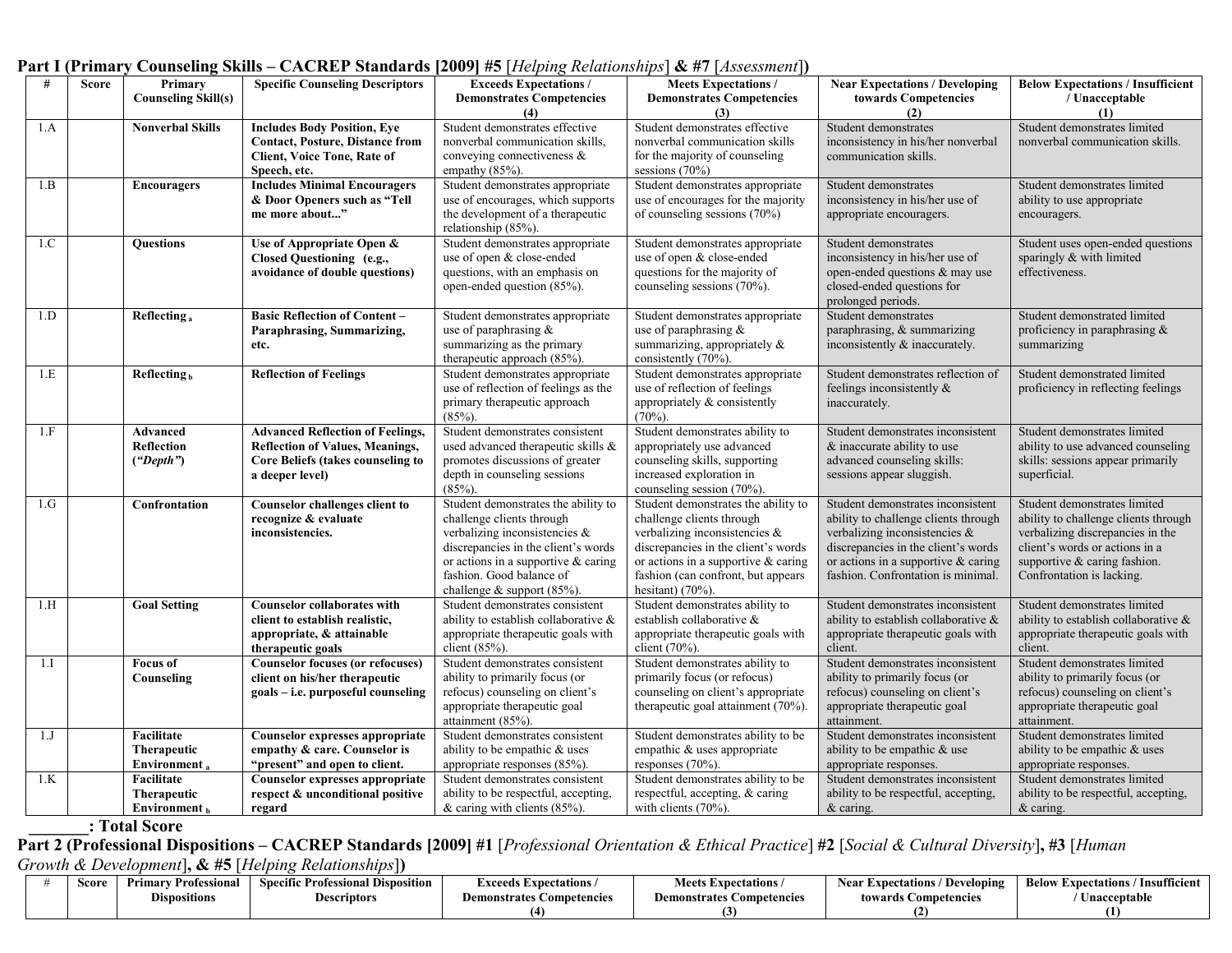| 2.A | <b>Professional Ethics</b>                       | The student adheres to the<br>ethical guidelines of the ACA,<br>ASCA, & IAMFC.                                                                                                               | Student demonstrates consistent &<br>advanced (i.e., exploration $\&$<br>deliberation) ethical behavior &<br>judgments.                                                       | Student demonstrates consistent<br>ethical behavior & judgments.                                                                               | Student demonstrates ethical<br>behavior & judgments, but on a<br>concrete level with a basic<br>decision-making process.                                       | Student demonstrates limited<br>ethical behavior & judgment, and<br>a limited decision-making process.                     |
|-----|--------------------------------------------------|----------------------------------------------------------------------------------------------------------------------------------------------------------------------------------------------|-------------------------------------------------------------------------------------------------------------------------------------------------------------------------------|------------------------------------------------------------------------------------------------------------------------------------------------|-----------------------------------------------------------------------------------------------------------------------------------------------------------------|----------------------------------------------------------------------------------------------------------------------------|
| 2.B | <b>Professionalism</b>                           | Student behaves in a<br>professional manner towards<br>supervisors, peers, & clients<br>(includes appropriates of dress<br>& attitudes)                                                      | Student is consistently respectful,<br>thoughtful, & appropriate within<br>all professional interactions.                                                                     | Student is respectful, thoughtful,<br>& appropriate within all<br>professional interactions.                                                   | Student is inconsistently<br>respectful, thoughtful, &<br>appropriate within professional<br>interactions.                                                      | Student is limitedly respectful,<br>thoughtful, & appropriate within<br>professional interactions.                         |
| 2.C | Self-awareness &<br>Self-understanding           | Student demonstrates an<br>awareness of his/her own belief<br>systems, values, needs &<br>limitations (herein called<br>"beliefs") and the effect of "self"<br>on his/her work with clients. | Student demonstrates significant<br>$&$ consistent awareness $&$<br>appreciation of his/her belief<br>system & the influence of his/her<br>beliefs on the counseling process. | Student demonstrates awareness &<br>appreciation of his/her belief<br>system and the influence of his/her<br>beliefs on the counseling process | Student demonstrates inconsistent<br>awareness & appreciation of<br>his/her belief system and the<br>influence of his/her beliefs on the<br>counseling process. | Student demonstrates limited<br>awareness of his/her belief system<br>and appears closed to increasing<br>his/her insight. |
| 2.D | Emotional stability &<br>Self-control            | Student demonstrates emotional<br>stability (i.e., congruence<br>between mood & affect) & self-<br>control (i.e., impulse control) in<br>relationships with supervisor,<br>peers, & clients. | Student demonstrates consistent<br>emotional resiliency &<br>appropriateness in interpersonal<br>interactions.                                                                | Student demonstrates emotional<br>stability & appropriateness in<br>interpersonal interactions.                                                | Student demonstrates inconsistent<br>emotional stability &<br>appropriateness in interpersonal<br>interactions.                                                 | Student demonstrates limited<br>emotional stability &<br>appropriateness in interpersonal<br>interactions.                 |
| 2.E | <b>Motivated to Learn</b><br>& Grow / Initiative | Student is engaged in the<br>learning & development of<br>his/her counseling competencies.                                                                                                   | Student demonstrates consistent<br>enthusiasm for his/her professional<br>and personal growth &<br>development.                                                               | Student demonstrates enthusiasm<br>for his/her professional and<br>personal growth & development.                                              | Student demonstrates inconsistent<br>enthusiasm for his/her professional<br>and personal growth &<br>development.                                               | Student demonstrates limited<br>enthusiasm for his/her professional<br>and personal growth &<br>development.               |
| 2.F | Multicultural<br>Competencies                    | <b>Student demonstrated</b><br>awareness, appreciation, &<br>respect of cultural difference<br>(e.g., races, spirituality, sexual<br>orientation, SES, etc.)                                 | Student demonstrates consistent &<br>advanced multicultural<br>competencies (knowledge, self-<br>awareness, appreciation, & skills).                                          | Student demonstrates multicultural<br>competencies (knowledge, self-<br>awareness, appreciation, & skills).                                    | Student demonstrates inconsistent<br>multicultural competencies<br>(knowledge, self-awareness,<br>appreciation, & skills).                                      | Student demonstrates limited<br>multicultural competencies<br>(knowledge, self-awareness,<br>appreciation, & skills).      |
| 2.G | <b>Openness to</b><br>Feedback                   | Student responds non-<br>defensively & alters behavior in<br>accordance with supervisory<br>feedback                                                                                         | Student demonstrates consistent<br>openness to supervisory feedback<br>& implements suggested changes.                                                                        | Student demonstrates openness to<br>supervisory feedback &<br>implements suggested changes.                                                    | Student demonstrates openness to<br>supervisory feedback, but does not<br>implement suggested changes.                                                          | Student is not open to supervisory<br>feedback & does not implement<br>suggested changes.                                  |
| 2.H | Professional &<br><b>Personal Boundaries</b>     | Student recognizes the<br>boundaries of her/his<br>competencies & maintains<br>appropriate boundaries with<br>supervisors, peers, & clients                                                  | Student demonstrates consistently<br>strong & appropriate boundaries $\&$<br>appreciates his/her limitations.                                                                 | Student demonstrates appropriate<br>boundaries & appreciates his/her<br>limitations.                                                           | Student demonstrates appropriate<br>boundaries, but has limited<br>appreciation of his/her limitations.                                                         | Student demonstrates<br>inappropriate boundaries & has<br>limited appreciation of his/her<br>limitations.                  |
| 2.I | <b>Flexibility &amp;</b><br><b>Adaptability</b>  | <b>Student demonstrates ability to</b><br>flex to changing circumstance,<br>unexpected events, & new<br>situations                                                                           | Student demonstrates consistently<br>strong ability to adapt & "reads-&-<br>flexes" appropriately.                                                                            | Student demonstrates ability to<br>adapt & "reads-&-flexes"<br>appropriately.                                                                  | Student demonstrated an<br>inconsistent ability to adapt & flex<br>to his/her clients.                                                                          | Student demonstrates a limited<br>ability to adapt & flex to his/her<br>clients.                                           |
| 2.J | Congruence &<br><b>Genuineness</b>               | Student demonstrates self-<br>acceptance ("comfortable in<br>one's own skin") & appropriate<br>self-confidence.                                                                              | Student demonstrates consistent<br>ability to be genuine & accepting<br>of self & others                                                                                      | Student demonstrates ability to be<br>genuine & accepting of self $\&$<br>others                                                               | Student demonstrates inconsistent<br>ability to be genuine & accepting<br>of self & others.                                                                     | Student demonstrates a limited<br>ability to be genuine & accepting<br>of self $&$ others (incongruent).                   |

**\_\_\_\_\_\_\_: Total Score** 

**Part 3 (Professional Behaviors – CACREP Standards [2009] #1** [*Professional Orientation & Ethical Practice*]**, #3** [*Human Growth & Development*]**, & #5** [*Helping Relationships*], **#7** [*Assessment*], & #8 [*Research & Program Evaluation*]**)**

|     | Score | Primary            | <b>Specific Professional Behavior</b> | <b>Exceeds Expectations /</b>      | <b>Meets Expectations /</b>          | <b>Near Expectations / Developing</b> | <b>Below Expectations / Insufficient</b> |
|-----|-------|--------------------|---------------------------------------|------------------------------------|--------------------------------------|---------------------------------------|------------------------------------------|
|     |       | Professional       | <b>Descriptors</b>                    | <b>Demonstrates Competencies</b>   | <b>Demonstrates Competencies</b>     | towards Competencies                  | / Unacceptable                           |
|     |       | <b>Behavior(s)</b> |                                       |                                    |                                      |                                       |                                          |
| 3.A |       | Attendance         | Student attends all course            | Student attends all class meetings | Student misses one class meeting     | Student misses two class meetings     | Student misses more than two class       |
|     |       |                    | meetings & clinical practice          | $\&$ supervision sessions in their | $\&$ /or supervision session $\&$ is | $\&$ /or supervision sessions $\&$ is | meetings $&\text{/or supervisions}$      |
|     |       |                    | activities in their entirety          | entirety $\&$ is engaged in the    | engaged in the learning process.     | engaged in the learning process.      | sessions $\&$ is not engaged in the      |
|     |       |                    | (engaged $\&$ prompt).                | learning process.                  |                                      |                                       | learning process.                        |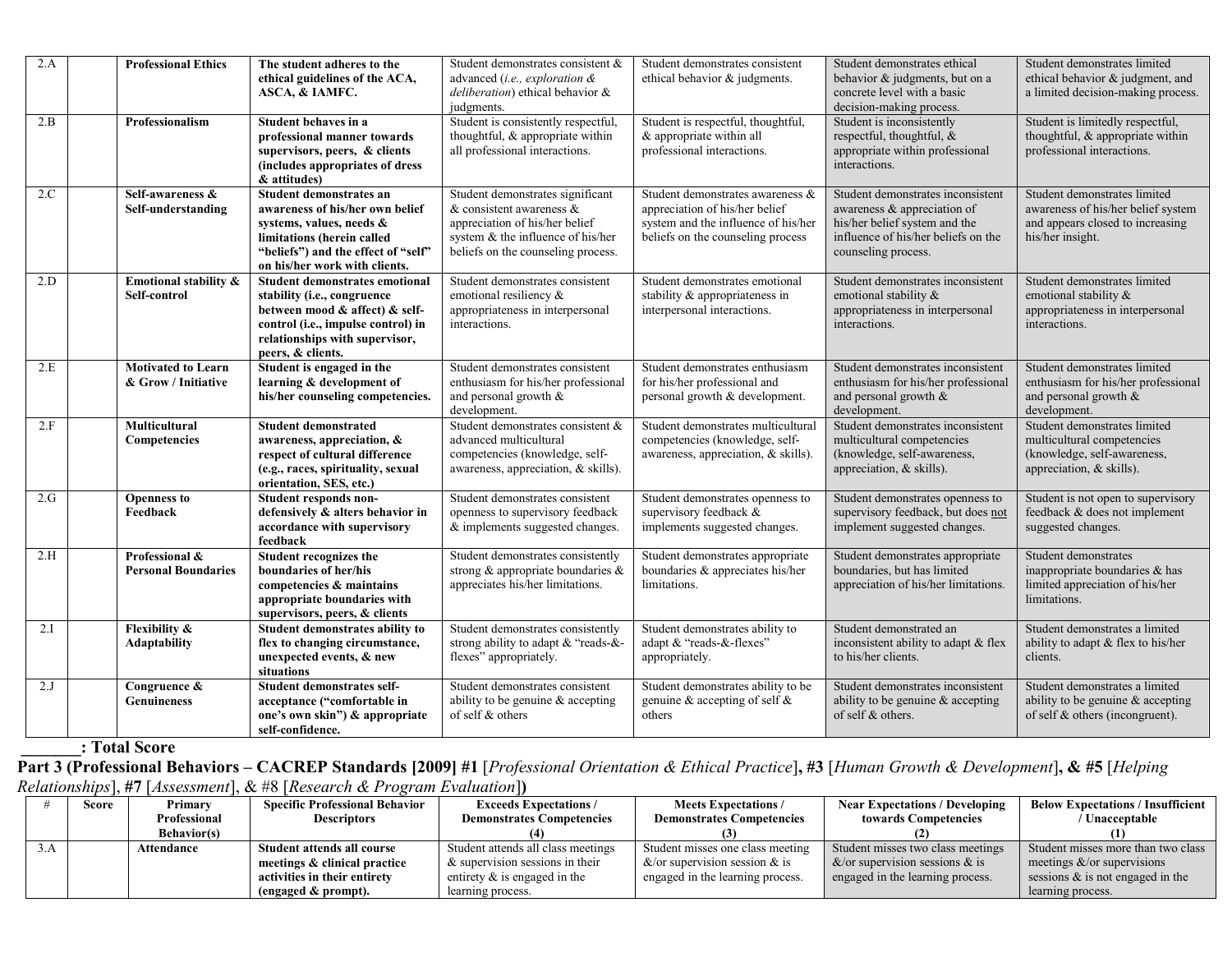| 3.B | Knowledge &<br><b>Adherence to Site</b><br><b>Policies</b> | Student demonstrates an<br>understanding & appreciation<br>for all counseling site policies &<br>procedures                                                                   | Student demonstrates consistent<br>adherence to all counseling site<br>policies & procedures.                                                                                         | Student demonstrates adherence<br>to all counseling site policies $\&$<br>procedures.                                                              | Student demonstrates inconsistent<br>adherence to all counseling site<br>policies & procedures.                                                               | Student demonstrates limited<br>adherence to all counseling site<br>policies & procedures.                                                                      |
|-----|------------------------------------------------------------|-------------------------------------------------------------------------------------------------------------------------------------------------------------------------------|---------------------------------------------------------------------------------------------------------------------------------------------------------------------------------------|----------------------------------------------------------------------------------------------------------------------------------------------------|---------------------------------------------------------------------------------------------------------------------------------------------------------------|-----------------------------------------------------------------------------------------------------------------------------------------------------------------|
| 3.C | <b>Record Keeping</b>                                      | Student completes all weekly<br>record keeping activities<br>correctly & promptly (e.g., case<br>notes, psychological reports, TX<br>plan).                                   | Student completes all required<br>record keeping & documentation in<br>a through & comprehensive<br>fashion.                                                                          | Student completes all required<br>record keeping & documentation<br>in a competent fashion.                                                        | Student completes all required<br>record keeping & documentation in<br>an inconsistent $\&$ in a questionable<br>fashion.                                     | Student completes required record<br>keeping & documentation<br>inconsistently & in a poor fashion.                                                             |
| 3.D | <b>Knowledge of</b><br>professional<br>literature          | <b>Student researches therapeutic</b><br>intervention strategies that have<br>been supported in the literature<br>& research.                                                 | Student demonstrates strong<br>knowledge of supported therapeutic<br>approaches grounded in the<br>counseling literature & research.                                                  | Student demonstrates knowledge<br>of supported therapeutic<br>approaches grounded in the<br>counseling literature & research.                      | Student demonstrates inconsistent<br>knowledge of supported therapeutic<br>approaches grounded in the<br>counseling literature/research.                      | Student demonstrates limited<br>knowledge of supported therapeutic<br>approaches grounded in the<br>counseling literature & research.                           |
| 3.E | <b>Application of</b><br><b>Theory to Practice</b>         | <b>Student demonstrates</b><br>knowledge of counseling theory<br>& its application in his/her<br>practice.                                                                    | Student demonstrates a strong<br>understanding of the counseling<br>theory(ies) that guides his/her<br>therapeutic work with clients.                                                 | Student demonstrates an<br>understanding of the counseling<br>theory(ies) that guides his/her<br>therapeutic work with clients.                    | Student demonstrates inconsistent<br>understanding of the role of<br>counseling theory in his/her<br>therapeutic work.                                        | Student demonstrates limited<br>understanding of counseling theory<br>& its role in his/her therapeutic<br>work with clients.                                   |
| 3.F | Case<br>Conceptualization                                  | Student is able to effectively<br>present & summarize client<br>history & demonstrates an<br>appreciation of the multiple<br>influences on a client's level of<br>functioning | Student demonstrates a strong &<br>comprehensive case<br>conceptualization; appreciating the<br>multiple influences on a client's<br>level of functioning.                            | Student demonstrates an<br>comprehensive case<br>conceptualization; appreciating<br>the multiple influences on a<br>client's level of functioning. | Student demonstrates basic case<br>conceptualization; appreciating<br>only the influences a client presents<br>in session on his/her level of<br>functioning. | Student demonstrates a limited case<br>conceptualization & does not<br>appreciate the influence of systemic<br>factors on the client's level of<br>functioning. |
| 3.G | <b>Seeks Consultation</b>                                  | Student seeks consultation &<br>supervision in appropriate<br>service delivery                                                                                                | Student consistently seeks<br>appropriate consultation &<br>supervision to support the delivery<br>of counseling services.                                                            | Student seeks appropriate<br>consultation & supervision to<br>support the delivery of counseling<br>services.                                      | Student inconsistently seeks<br>consultation & supervision to<br>support the delivery of counseling<br>services.                                              | Student seeks limited consultation<br>& supervision to support the<br>delivery of counseling services.                                                          |
| 3.H | Psychosocial &<br><b>Treatment</b><br>Planning             | Student demonstrates ability to<br>construct a comprehensive &<br>appropriate psychosocial report<br>& treatment plan.                                                        | Student demonstrates the ability to<br>construct a comprehensive &<br>appropriate psychosocial report &<br>treatment plan (e.g., goals are<br>relevant, attainable, &<br>measureable) | Student demonstrates the ability<br>to construct a comprehensive $\&$<br>appropriate psychosocial report &<br>treatment plan.                      | Student demonstrates an<br>inconsistent ability to construct a<br>comprehensive & appropriate<br>psychosocial report & treatment<br>plan.                     | Student demonstrates a limited<br>ability to construct a<br>comprehensive & appropriate<br>psychosocial report & treatment<br>plan.                             |
| 3.I | <b>Appraisal</b>                                           | <b>Student demonstrates ability to</b><br>appropriately administer, score,<br>& interpret clinical assessments                                                                | Student demonstrates a strong<br>ability to appropriately administer,<br>score, & interpret assessment<br>instruments.                                                                | Student demonstrates the ability<br>to appropriately administer, score,<br>& interpret assessment<br>instruments.                                  | Student demonstrates an<br>inconsistent ability to appropriate<br>administer, score, & interpret<br>assessment instruments.                                   | Student demonstrates a limited<br>ability to appropriately administer,<br>score, & interpret assessment<br>instruments.                                         |
| 3.J | <b>Task Completion</b>                                     | Student completes all assigned<br>tasks in an ethical & effective<br>fashion (e.g., individual $&$<br>group counseling, supervision,<br>reports)                              | Student consistently completes all<br>assigned tasks in a comprehensive<br>& through fashion.                                                                                         | Student completes all assigned<br>tasks in a comprehensive fashion.                                                                                | Student completes assigned tasks in<br>an inconsistent fashion.                                                                                               | Student does not complete all<br>assigned tasks & those tasks that<br>are completed are not done in a<br>competent fashions.                                    |

 **\_\_\_\_\_\_\_: Total Score** 

#### **Narrative Feedback from Supervising Instructor**

**Please note the counseling student's areas of strength, which you have observed:**

**Please note the counseling student's areas that warrant improvement, which you have observed:**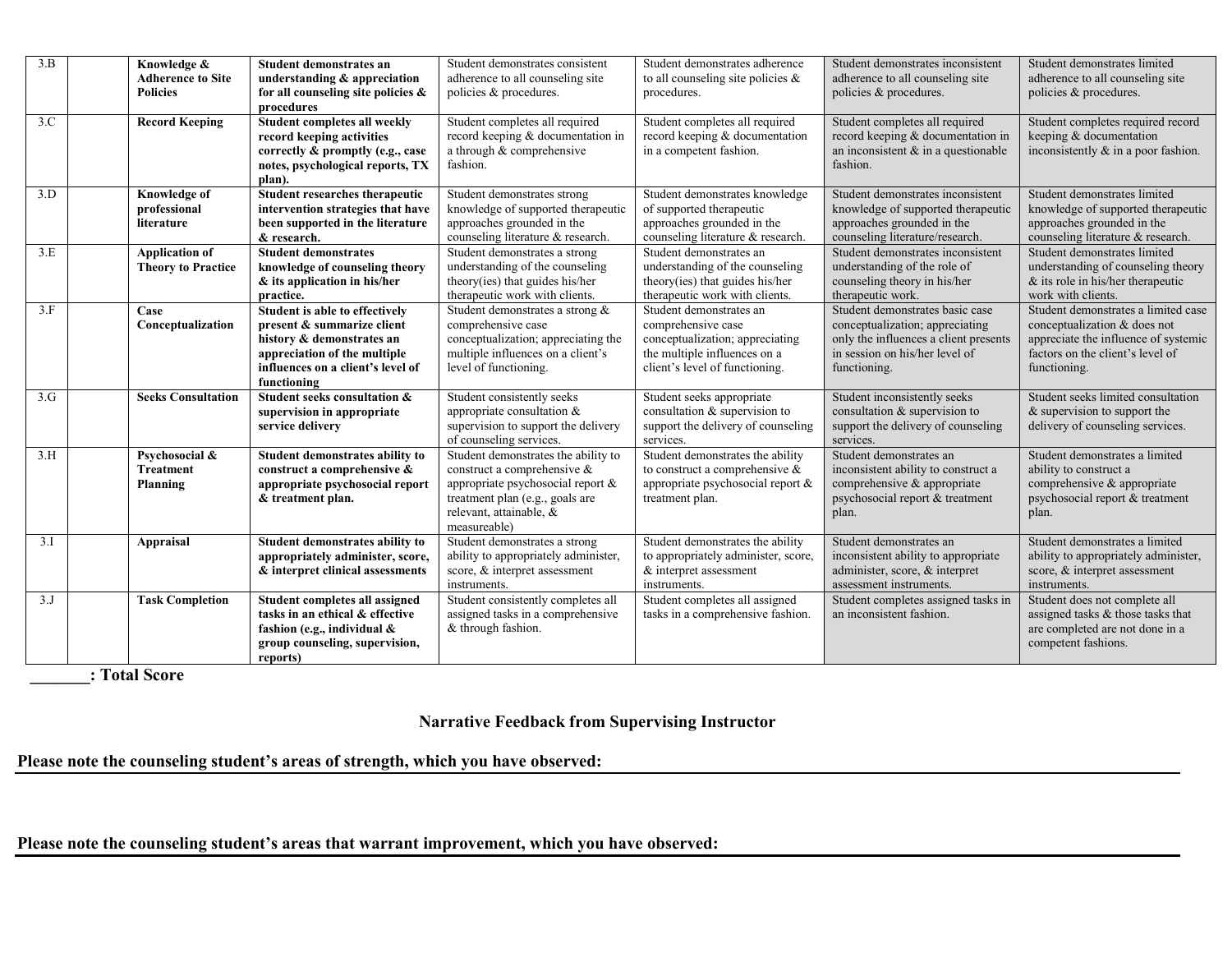**Based on the student's performance during this evaluation period, I recommend the student move forward in the program:** 

| Yes or No                                      |      |
|------------------------------------------------|------|
| Counseling Student's Name (print)              | Date |
| Supervisor's Name (print)                      | Date |
| Date CCS was reviewed with Counseling Student- |      |
| Counseling Student's Signature                 | Date |
|                                                |      |

*Supervising Instructor's Signature Date*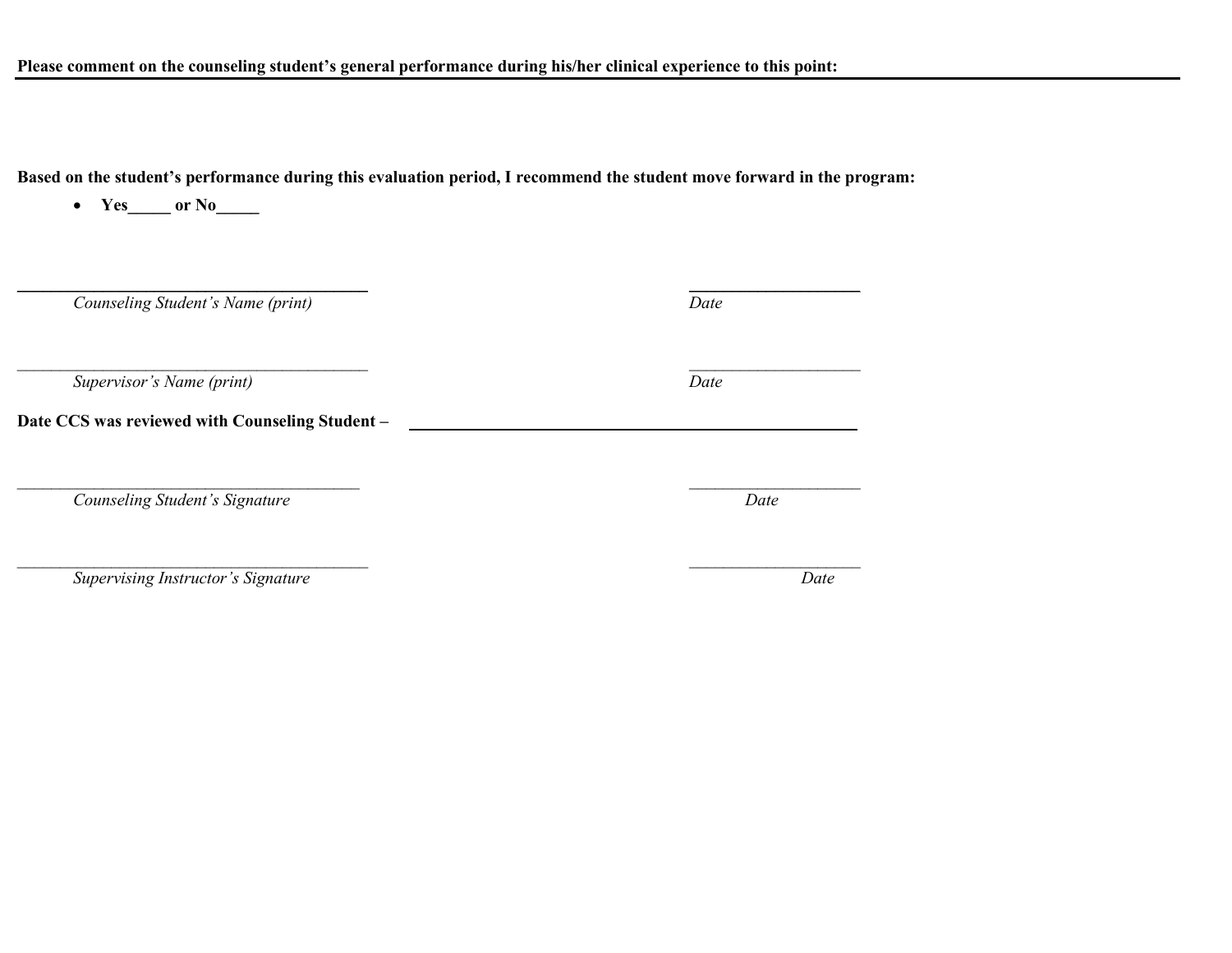# **ECG 695/696/697: Remediation Form**

When a student receives a grade of INCOMPLETE in ECG 695 or ECG 697 due to a developmental or skills concern, a remediation plan will be developed using this form. Completion of all objectives included in this form will be required in order for student grade to be changed to PASS.

| Concern/Deficit | Measurable Objective | Intervention/Action Step | Person Responsible | Due Date |
|-----------------|----------------------|--------------------------|--------------------|----------|
|                 |                      |                          |                    |          |
|                 |                      |                          |                    |          |
|                 |                      |                          |                    |          |

Student Signature: Date: Date: Date: Date: Date: Date: Date: Date: Date: Date: Date: Date: Date: Date: Date: D

| Instructor/Faculty Signature: | Date: |
|-------------------------------|-------|
|                               |       |